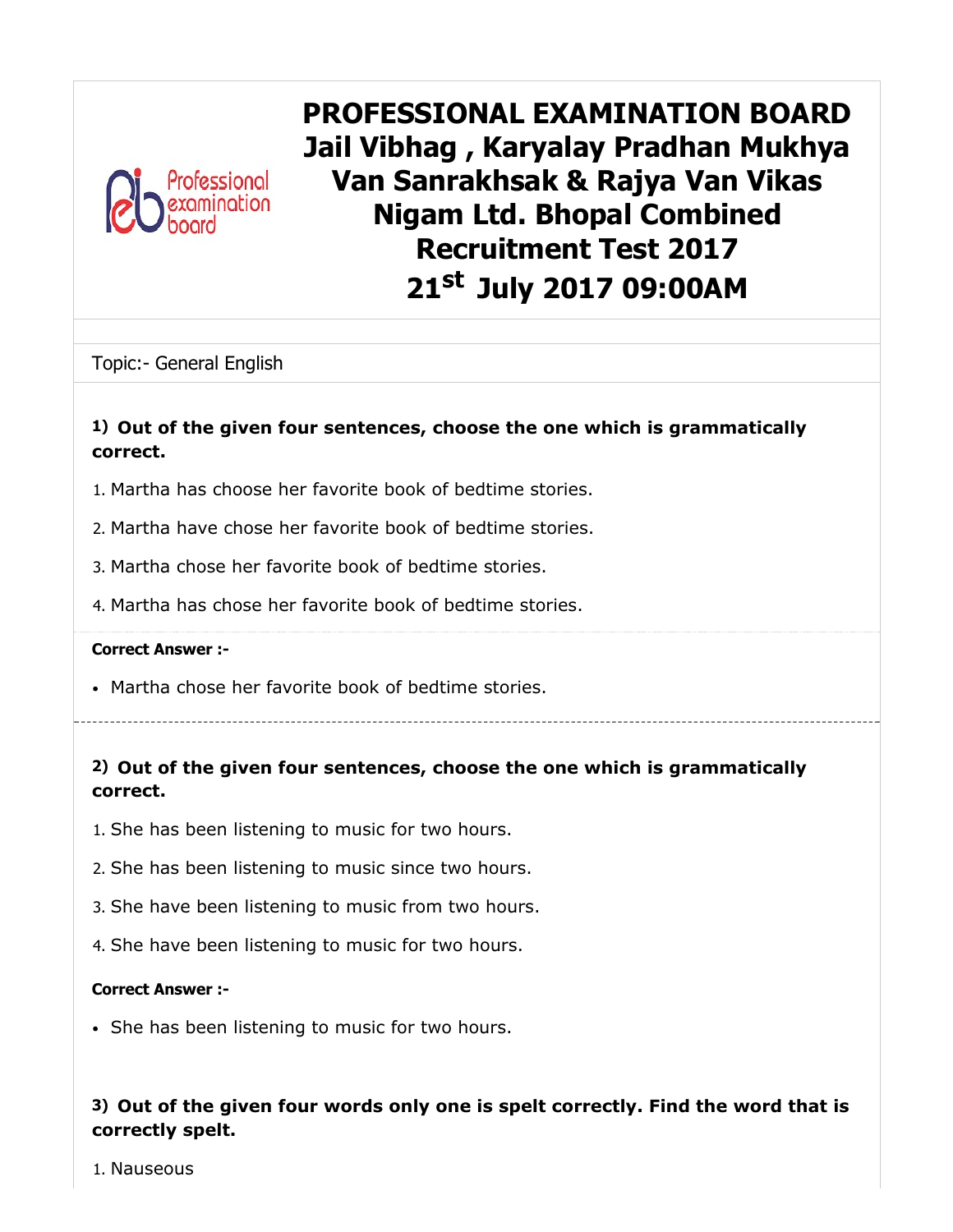| 2. Neccessery                                                                                                                                        |
|------------------------------------------------------------------------------------------------------------------------------------------------------|
| 3. Napfhew                                                                                                                                           |
| 4. Neise                                                                                                                                             |
| <b>Correct Answer :-</b>                                                                                                                             |
| • Nauseous                                                                                                                                           |
| 4) Out of the given four words only one is not spelt correctly. Find the word<br>that is not correctly spelt.                                        |
| 1. Renowned                                                                                                                                          |
| 2. Religious                                                                                                                                         |
| 3. Ridiculous                                                                                                                                        |
| 4. Remembrence                                                                                                                                       |
| <b>Correct Answer :-</b>                                                                                                                             |
| • Remembrence                                                                                                                                        |
|                                                                                                                                                      |
| 5) DIRECTIONS: A sentence with an underlined word is given below. Find the<br>word which is opposite to the highlighted word from the given options. |
| He was a feeble, helpless old man.                                                                                                                   |
| 1. weak                                                                                                                                              |
| 2. fragile                                                                                                                                           |
| 3. strong                                                                                                                                            |
| 4. delicate                                                                                                                                          |
| <b>Correct Answer :-</b>                                                                                                                             |
| • strong                                                                                                                                             |
|                                                                                                                                                      |
| 6) DIRECTIONS: Find the word which can be replaced for the given sentence.                                                                           |
| A book of names and addresses of persons in a city, district or organization.                                                                        |

- 2. Encyclopedia
- 3. Atlas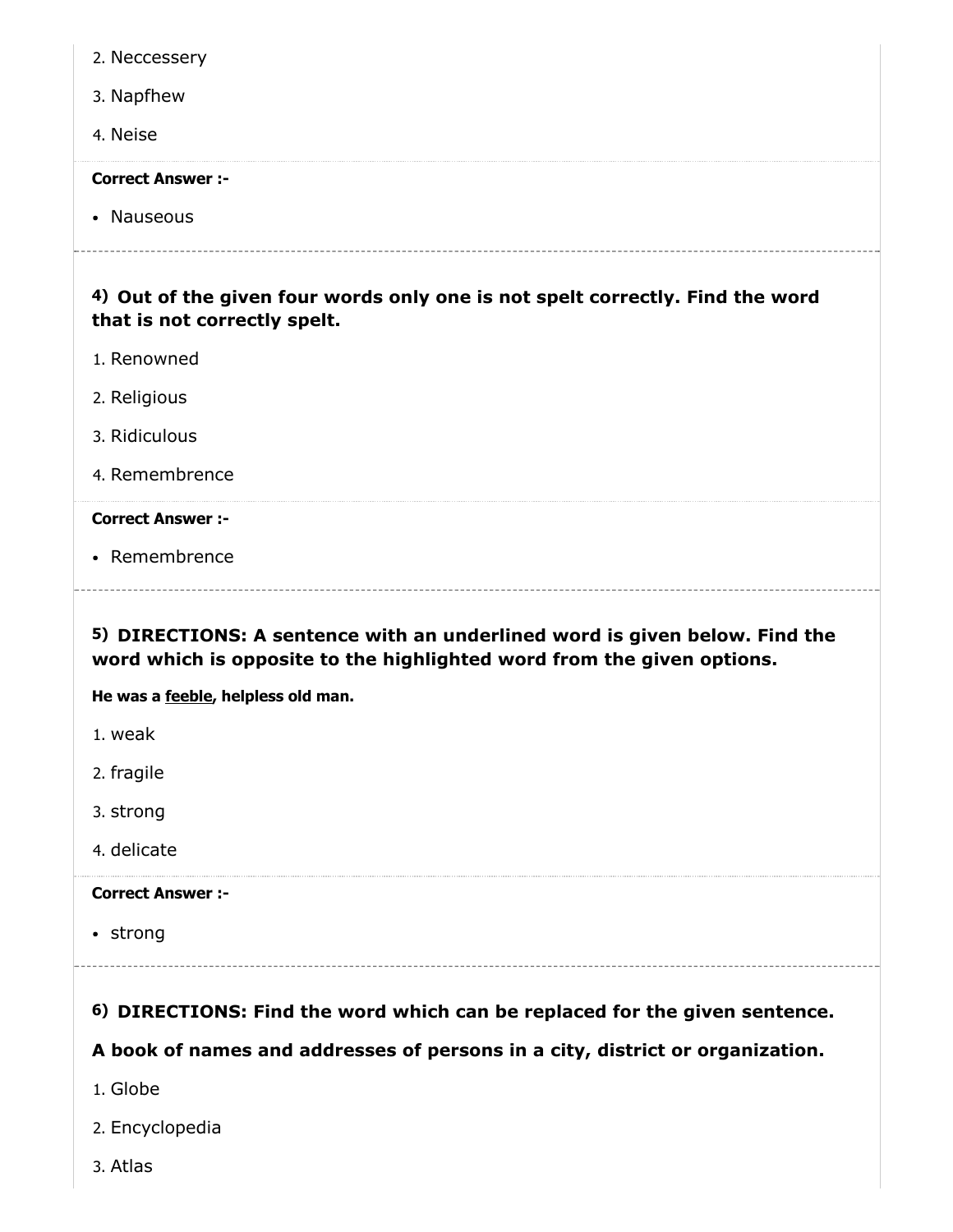4. Directory

#### Correct Answer :-

• Directory

### 7) DIRECTIONS: Find the word which can be replaced for the given sentence.

#### A place where airplanes are kept.

- 1. Hangar
- 2. Hive
- 3. Creche
- 4. Barn

#### Correct Answer :-

• Hangar

8) DIRECTIONS: A sentence with an underlined idiomatic expression is given. What is the meaning of the idiomatic expression 'To wash one's dirty linen in public 'in the sentence given below?

### She will talk to everyone about her problems. Why does she wash her dirty linen in public?

- 1. to visit the crowded shops
- 2. None of the above
- 3. to purchase cheap and inexpensive clothes
- 4. to discuss private or embarrassing matters in public, especially when quarrelling

#### Correct Answer :-

• to discuss private or embarrassing matters in public, especially when quarrelling

9) DIRECTIONS: A sentence with an underlined idiomatic expression is given. What is the meaning of the idiomatic expression 'make a mountain out of a molehill 'in the sentence given below?

Vanessa knows there's a mistake in the book and promised to correct it, but Anna continues to complain about it - she's really trying to make a mountain out of a molehill.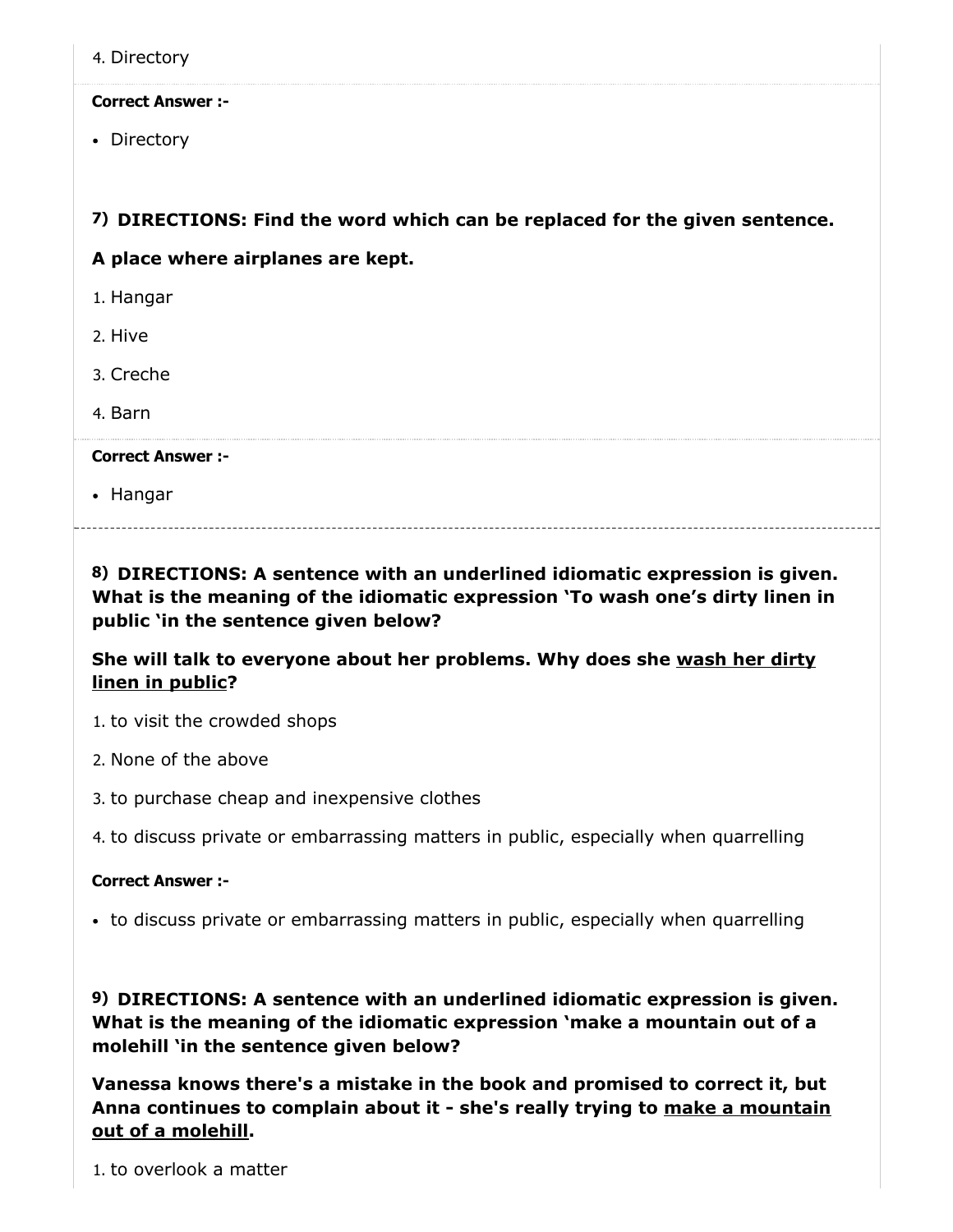- 3. to make a major issue out of a minor one
- 4. to climb up a mountain

• to make a major issue out of a minor one

10) DIRECTIONS: A sentence with an underlined word is given below. Find the Word which is most similar in meaning to the underlined word.

The reorganization will transform the entertainment industry.

1. unaltered

2. change

3. stable

4. keep

Correct Answer :-

• change

11) DIRECTIONS: A sentence with an underlined word is given below. Find the word which is opposite to the highlighted word from the given options.

Passing a written exam is a prerequisite for taking the advanced course.

- 1. difficult
- 2. elementary
- 3. complex
- 4. high

#### Correct Answer :-

• elementary

12) DIRECTIONS: In the given sentence there might be an error. Find out which part of the sentence has an error. lf there is no error, mark your answer as (d) i.e. 'No error'.

A rose (a)/ is more beautiful (b)/ then a daisy. (c)/ No Error (d)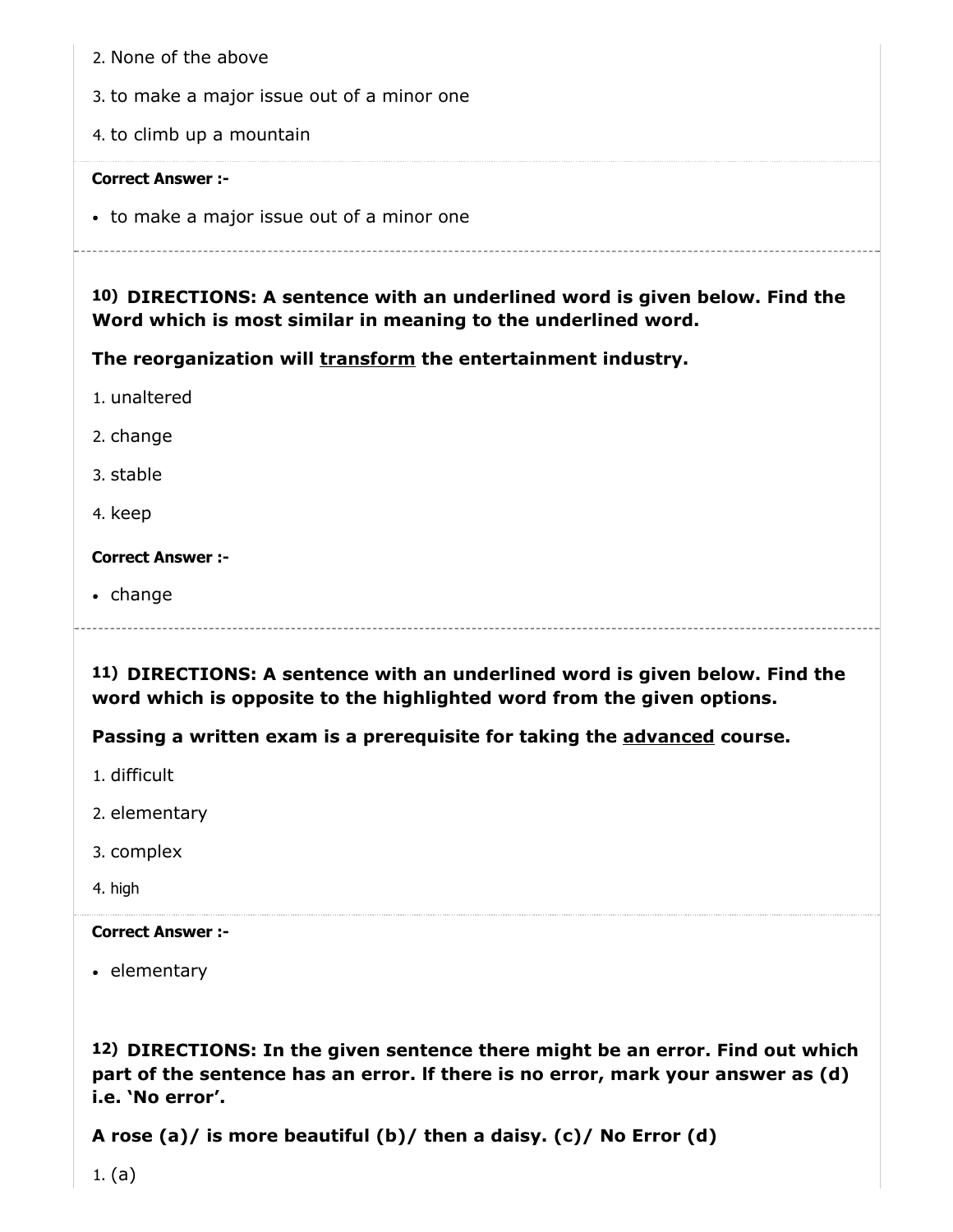| 2. (b)                                                                                                                                                                                |
|---------------------------------------------------------------------------------------------------------------------------------------------------------------------------------------|
| 3. (d)                                                                                                                                                                                |
| 4. $(c)$                                                                                                                                                                              |
| <b>Correct Answer :-</b>                                                                                                                                                              |
| $\bullet$ (c)                                                                                                                                                                         |
|                                                                                                                                                                                       |
| 13) DIRECTIONS: In the given sentence there might be an error. Find out which<br>part of the sentence has an error. If there is no error, mark your answer as (d)<br>i.e. 'No error'. |
| None of them (a)/ are going to the picnic, (b)/ aren't they? (c)/ No Error (d)                                                                                                        |
| 1. $(a)$                                                                                                                                                                              |
| 2. (b)                                                                                                                                                                                |
| 3. (d)                                                                                                                                                                                |
| 4. $(c)$                                                                                                                                                                              |
| <b>Correct Answer :-</b>                                                                                                                                                              |
| $\bullet$ (c)                                                                                                                                                                         |
| 14) DIRECTIONS: Fill in the blank with the correct Preposition.                                                                                                                       |
| I get _______ sixty emails a day.                                                                                                                                                     |
| 1. between                                                                                                                                                                            |
| 2. from                                                                                                                                                                               |
| 3. over                                                                                                                                                                               |
| 4. with                                                                                                                                                                               |
| <b>Correct Answer :-</b>                                                                                                                                                              |
| • over                                                                                                                                                                                |
|                                                                                                                                                                                       |
| 15) DIRECTIONS: Fill in the blank with the correct Preposition.                                                                                                                       |
| He was greeted ______ an army of screaming teenagers.                                                                                                                                 |
| $1.$ on                                                                                                                                                                               |
| 2. by                                                                                                                                                                                 |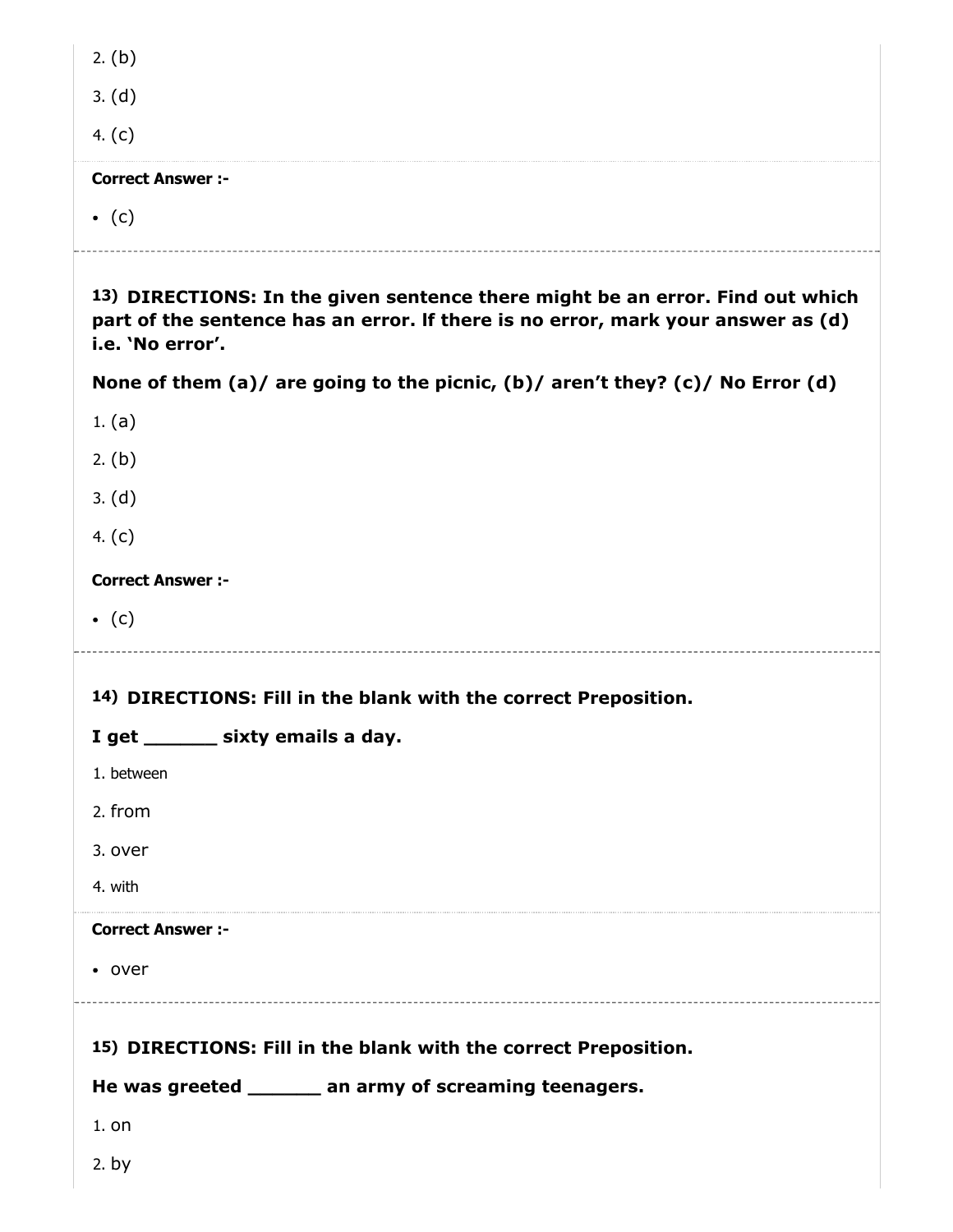| $3.$ off                                                                                                                     |
|------------------------------------------------------------------------------------------------------------------------------|
| 4. of                                                                                                                        |
| <b>Correct Answer :-</b>                                                                                                     |
| $\bullet$ by                                                                                                                 |
|                                                                                                                              |
| 16) DIRECTIONS: Fill in the blank with the correct article.                                                                  |
| He gave me ______ unique watch on my birthday.                                                                               |
| 1. No article required                                                                                                       |
| 2. the                                                                                                                       |
| 3. an                                                                                                                        |
| 4. a                                                                                                                         |
| <b>Correct Answer :-</b>                                                                                                     |
| $\bullet$ a                                                                                                                  |
|                                                                                                                              |
| 17) DIRECTIONS: Fill in the blank with the correct article.<br>Sam is _____ most intelligent person I know.                  |
| 1. No article required                                                                                                       |
| 2. the                                                                                                                       |
| 3. an                                                                                                                        |
| 4. a                                                                                                                         |
| <b>Correct Answer :-</b>                                                                                                     |
| $\cdot$ the                                                                                                                  |
| 18) DIRECTIONS: Out of the given four options, choose the correct Conjunction<br>to fill in the blank given in the sentence. |
| I used to swim twice a week, _________ I seem to have got out of the habit<br>recently.                                      |
| 1. but                                                                                                                       |
| 2. therefore                                                                                                                 |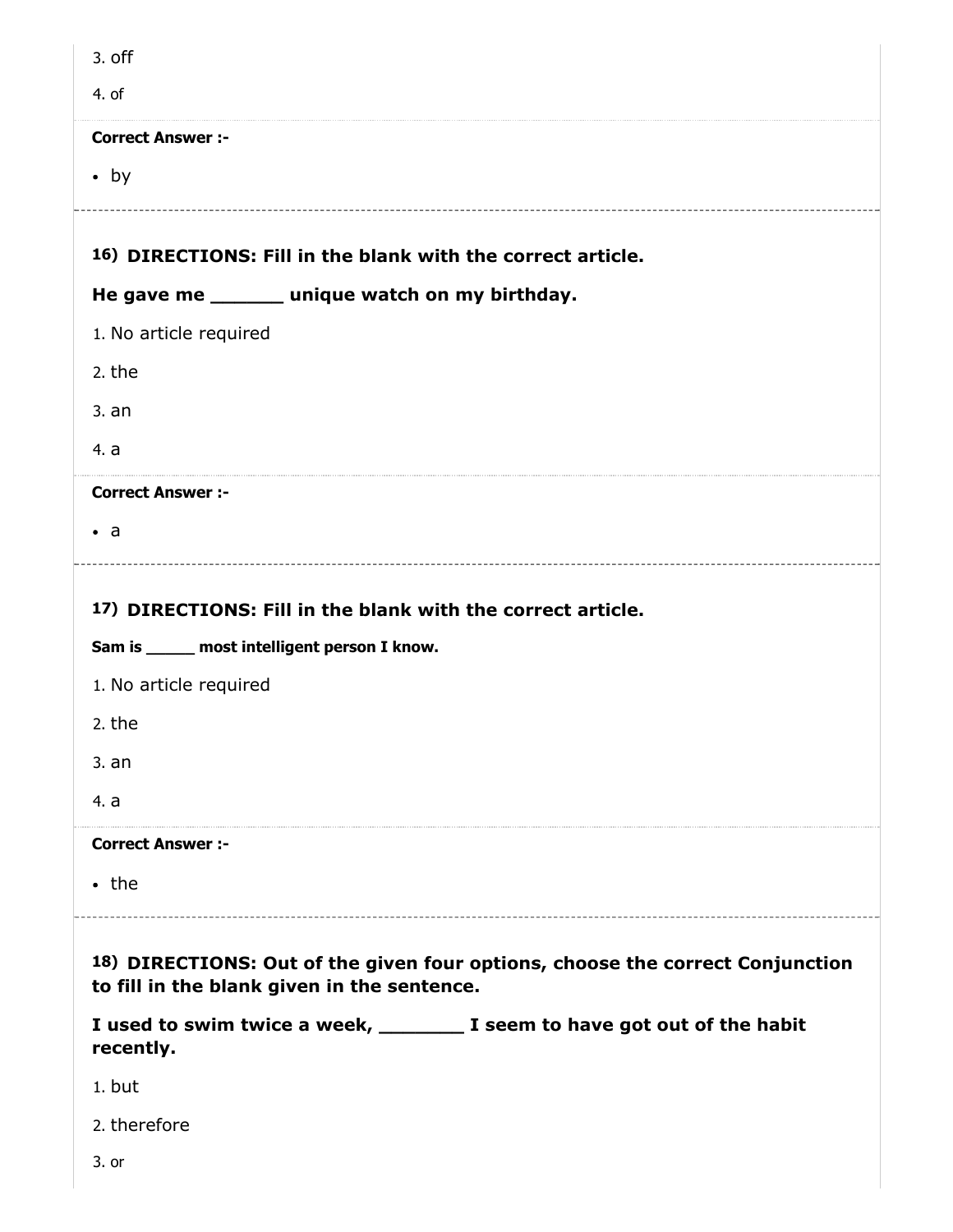| 4. so                                                                                                                            |
|----------------------------------------------------------------------------------------------------------------------------------|
| <b>Correct Answer :-</b>                                                                                                         |
| $\bullet$ but                                                                                                                    |
| 19) DIRECTIONS: Out of the given four options choose one to join the two<br>sentences given below to make a meaningful sentence. |
| The journey was quite quick.                                                                                                     |
| The road was clear.                                                                                                              |
| 1. Because                                                                                                                       |
| 2. In spite of                                                                                                                   |
| 3. Despite                                                                                                                       |
| 4. Although                                                                                                                      |
| <b>Correct Answer :-</b>                                                                                                         |
| • Because                                                                                                                        |
| 20) DIRECTIONS: Out of the given options, choose the most appropriate one to<br>fill in the blank.                               |
| Children ________ play with toys which have sharp edges.                                                                         |
| 1. should not                                                                                                                    |
| 2. should not have                                                                                                               |
| 3. should have                                                                                                                   |
| 4. ought to have                                                                                                                 |
| <b>Correct Answer :-</b>                                                                                                         |
| • should not                                                                                                                     |
|                                                                                                                                  |
| Topic:- General Science                                                                                                          |
|                                                                                                                                  |

## 1) Which one of the following can respire in the absence of oxygen?/ निम्न में से कौन ऑक्सीजन की अनुपस्थिती में श्वसन कर सकता है?

- 1. Fish/ मछली
- 2. Yeast/ यी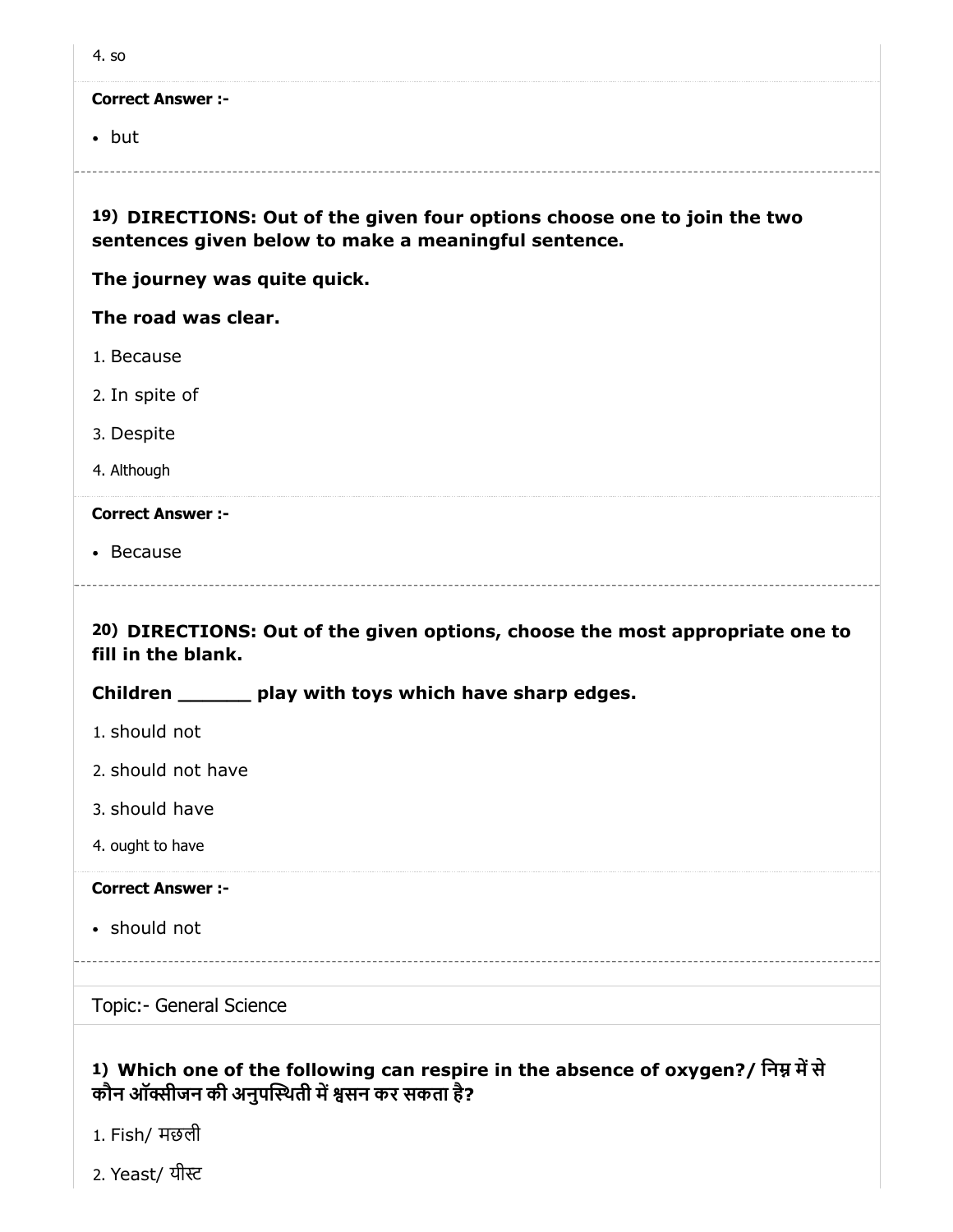3. Man/ मनु

## 4. Frog/ मढक

#### Correct Answer :-

• Yeast/ यीस्ट

## 2) The process of separating grains from the chaff is known as-/ अनाज के दानोंको भूसे से अलग करने की प्रक्रिया कहलाती है-

- 1. Weeding/ िनराई
- 2. Harvesting/ कटाई
- 3. Threshing/ थ्रेसिंग
- 4. Winnowing/ फटकना

#### Correct Answer :-

Winnowing/ फटकना

## 3) The charge carried by cation is-/ कैटायन द्वारा रखने वाला आवेश है-

- 1. Negative/ ऋणाक
- 2. Positive or negative/ धनाक या ऋणाक
- 3. Positive/धनाक
- 4. None of these/ इनमें से कोई नहीं

### Correct Answer :-

Positive/धनाक

## 4) Rolling friction is always more than the-/ लौटनी घर्षण हमेशा निम्न में से अधिक होता है-

- 1. Limiting friction/ सीमांत घषण
- 2. None of these/ इनमें से कोई नहीं
- 3. Static friction/ थैितक घषण
- 4. Dynamic friction/ गितक घषण

### Correct Answer :-

• None of these/ इनमें से कोई नहीं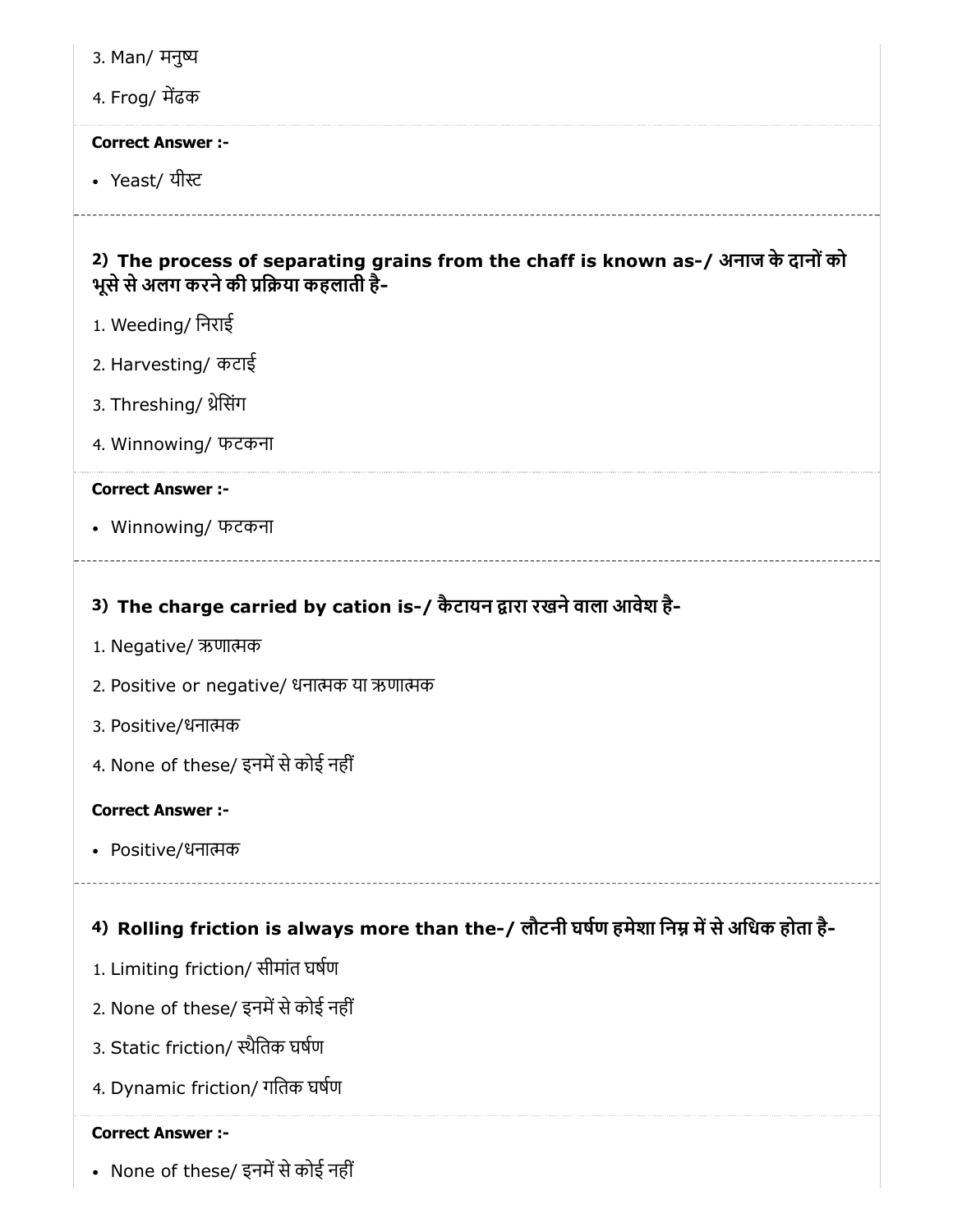| 5) Most electropositive element is-/सर्वाधिक वैदुयत धनात्मक तत्व है-                                           |
|----------------------------------------------------------------------------------------------------------------|
| 1. Cs                                                                                                          |
| 2. K                                                                                                           |
| 3. Li                                                                                                          |
| 4. Na                                                                                                          |
| <b>Correct Answer :-</b>                                                                                       |
| $\cdot$ Cs                                                                                                     |
| 6) The force divided by area on which it acts is called-/ बल प्रति क्षेत्रफल, जिस पर यह<br>लगता है, कहलाता है- |
| 1. Weight/ भार                                                                                                 |
| 2. Work/ कार्य                                                                                                 |
| 3. Pressure/ दाब                                                                                               |
| 4. Thrust/ प्रणोद                                                                                              |
| <b>Correct Answer :-</b>                                                                                       |
| • Pressure/ दाब                                                                                                |
| 7) 1 calorie equals to-/ 1 कैलोरी तुल्य होती है-                                                               |
| $1.4.2$ J                                                                                                      |
| $2.0.42$ J                                                                                                     |
| 3.420 J                                                                                                        |
| 4.4200 J                                                                                                       |
| <b>Correct Answer :-</b>                                                                                       |
| $-4.2$ J                                                                                                       |
|                                                                                                                |
| 8) Electric bell works on the principle of -/ विदुयत घंटी निम्न में से किस सिद्धान्त पर कार्य<br>करती है-      |
| 1. Chemical effect of current/ रासायनिक प्रभाव                                                                 |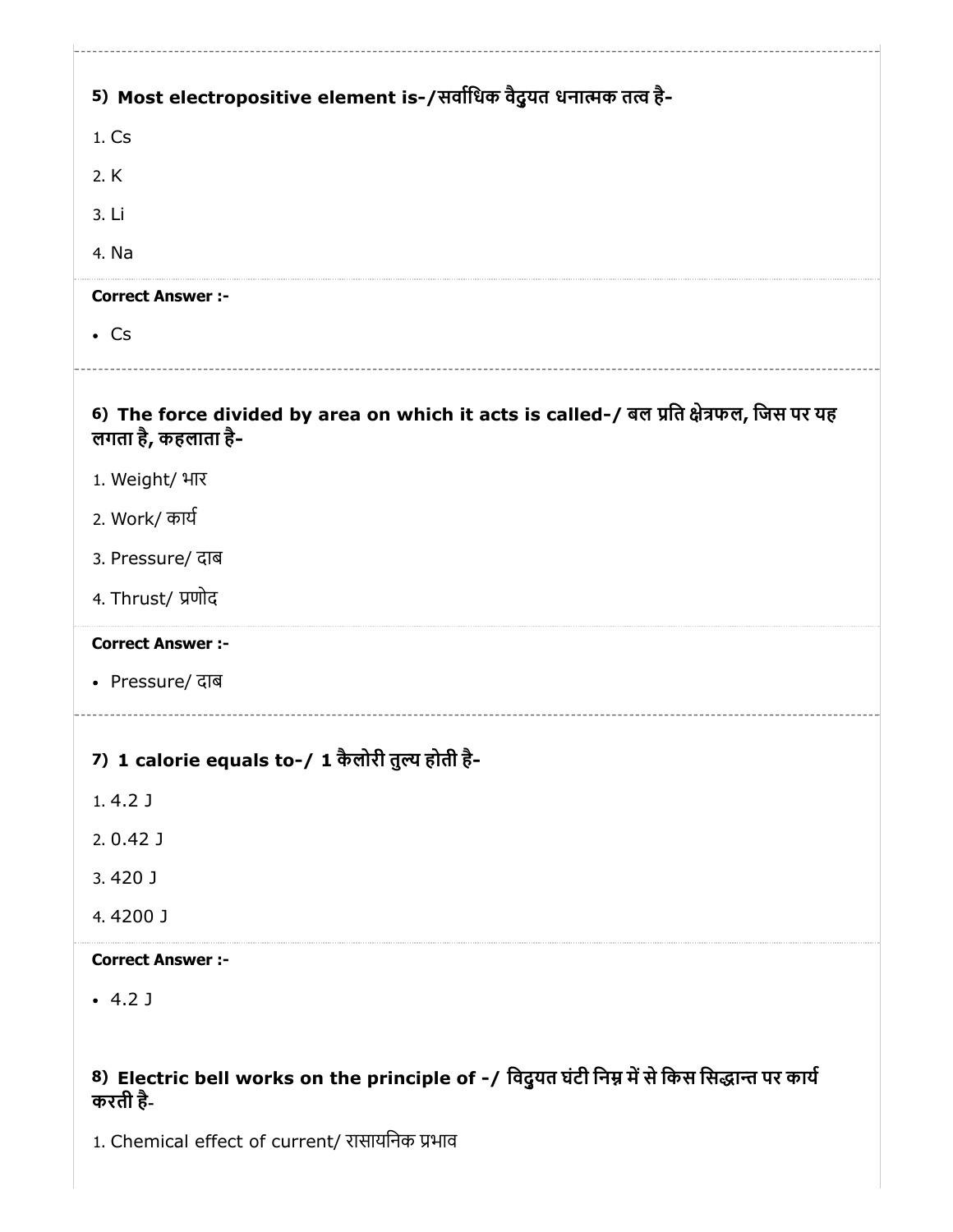- 2. Heating effect of current/ धारा का उष्मीय प्रभाव
- 3. All of the above/ उपरोक्त सभी
- 4. Magnetic effect of current/ धारा का चुकीय भाव

• Magnetic effect of current/ धारा का चुम्बकीय प्रभाव

9) Which one of the following pairs of geographical areas show maximum biodiversity in our country?/ निम्न में से कौन-सा भौगोलिक क्षेत्र का युग्म हमारे देश में अधिकतम जैव िविवधता दशाता है-

- 1. Eastern himalaya and western ghats/ पूर्वी हिमालय तथा पश्चिमी घाट
- 2. Eastern ghats and west bengal /पूर्वी घाट तथा पश्चिमी बंगाल
- 3. Kerala and Punjab/ केरल तथा पंजाब
- 4. Sunderbans and Rann of kutch / सुन्दरबन तथा कच्छ कारण

### Correct Answer :-

- Eastern ghats and west bengal /पूर्वी घाट तथा पश्चिमी बंगाल
- 10) Which of the following are used in dishwasher or to wash the machines?/ निम्न में से कौन-सी, डिश धोने वाले यंत्र और मशीन धोने में प्रयुक्त होते हैं?
- 1. None of the above/इनमें से कोई नहीं
- 2. Both of the above/ उपरोक्त दोनों
- 3. Infra-sonic waves/ अपश्रव्य तरंगें
- 4. Ultra-sonic waves/ पराश्रव्य तंरगें

### Correct Answer :-

- Ultra-sonic waves/ पराश्रव्य तंरगें
	-

## 11) Which of the following is a bad conductor of electricity?/ निम्न में से कौन विदुयत का कुचालक है?

- 1. Silver/ चांदी
- 2. Gold/ सोना
- 3. Mercury/ पारा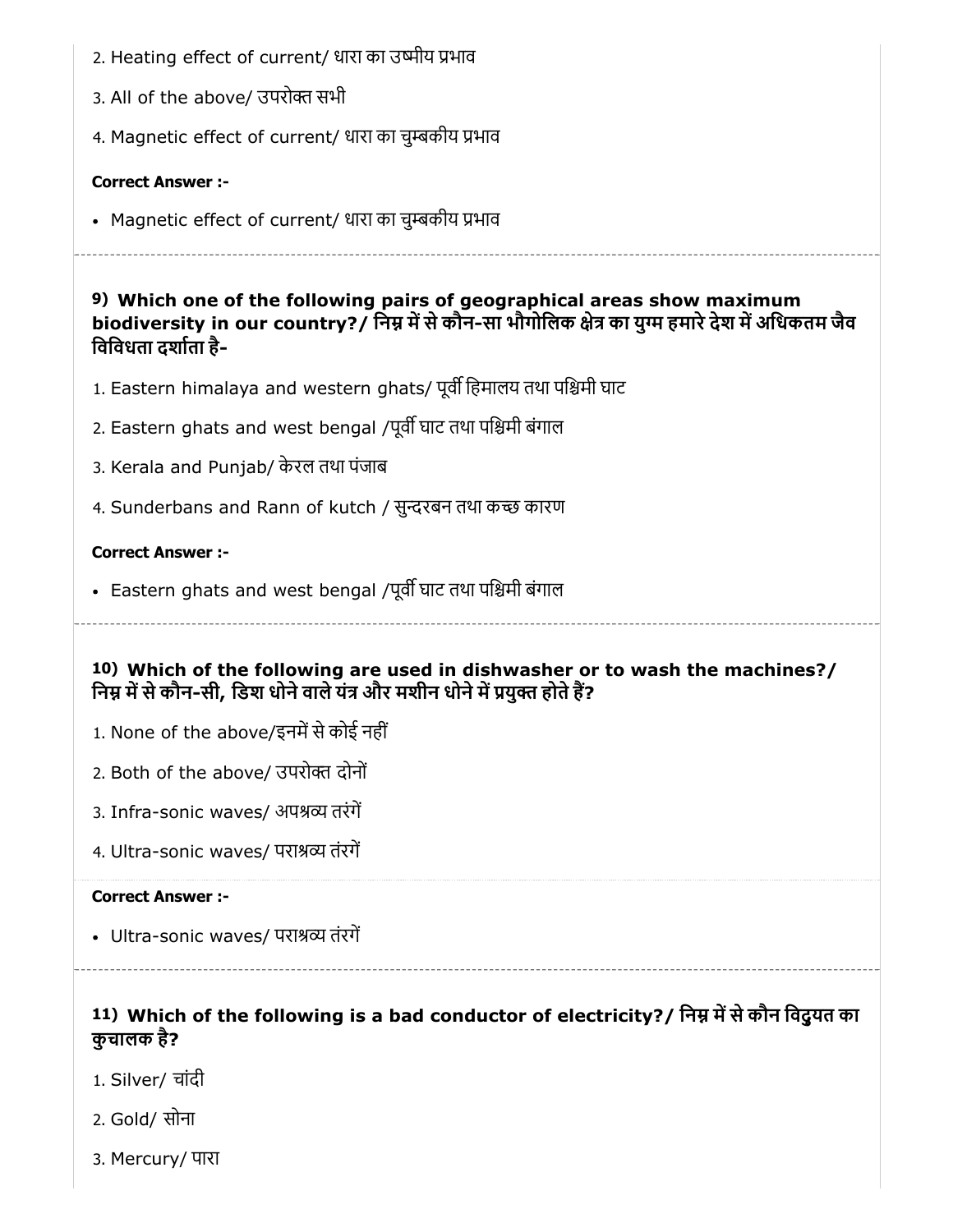4. Plastics/ प्लास्टिक

#### Correct Answer :-

• Plastics/ प्लास्टिक

## 12) Which of the following is not isoelectronic series?/ निम्न में से कौन-सी समइलेक्ट्रॉनीय श्रृंखला नहीं है?

- 1.  $N^3$ –, Ne, Mg<sup>+2</sup>
- 2.  $N^{3-}$ ,  $S^{2-}$ ,  $Cl^-$
- 3. B<sup>+3</sup>, He, Li<sup>+</sup>
- 4. Cl¯, P<sup>3−</sup>, Ar

Correct Answer :-

N<sup>3–</sup>, S<sup>2–</sup>, Cl<sup>–</sup>

## 13) Molten sodium chloride conducts electricity due to the presence of:/ गिलत NaCl में वैदुयत का चालन किसकी उपस्थिति के कारण होता है-

- 1. Free molecules/ मुक्त अणु
- 2. Free sodium and chloride ions/ मुक्त सोडियम तथा क्लोराइड आयन
- 3. Free sodium and chloride atoms/ मुक्त सोडियम तथा क्लोराइड अणु
- 4. Free electrons/ मुक्त इलेक्ट्रॉन

### Correct Answer :-

• Free sodium and chloride ions/ मुक्त सोडियम तथा क्लोराइड आयन

14) During which of the following changes are new substances formed?/ निम्नलिखित में से कौन-से परिवर्तन के दौरान नया पदार्थ बनता है।

- 1. Melting/ िपघलना
- 2. Sublimation/ उवपातन
- 3. Rusting/ जंग लगना
- 4. Evaporation/ वान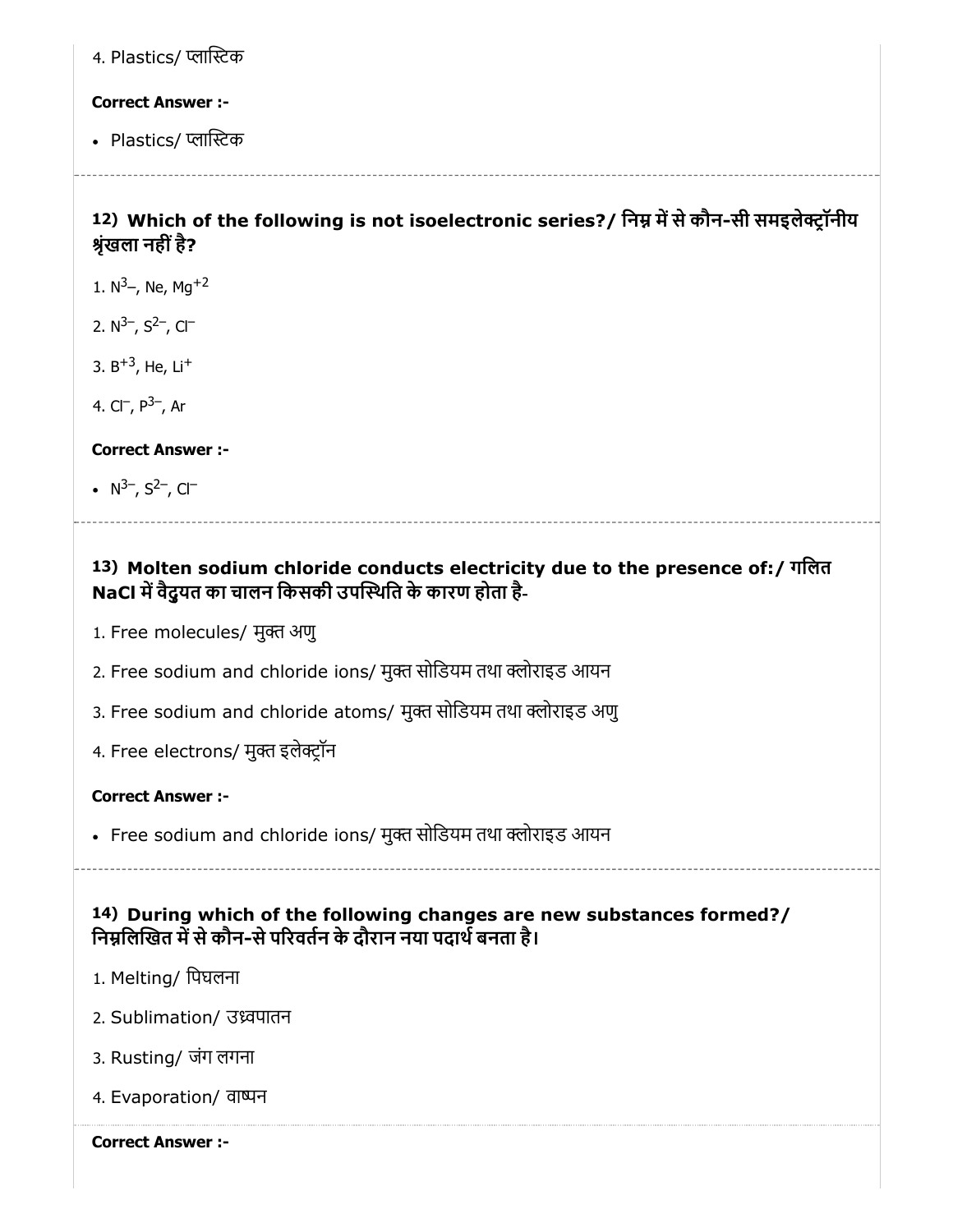# 15) Water supplied in households and normal water is a/an-/ घरों में सप्लाई किया गया सामान्य जल होता है, एक-

- 1. None of these/ इनमें से कोई नहीं
- 2. Conductor/ चालक
- 3. Partial conductor/ आंिशक चालक
- 4. Insulator/ कुचालक

## Correct Answer :-

Conductor/ चालक

# 16) The main function of a plasma membrane is to-/ कोशिका झिल्ली का मुख्य कार्य है-

- 1. Prevent water from entering or leaving/ जल के प्रवेश तथा निष्कासन को नियंत्रित
- 2. Control what goes into and out of the cell/ कोशिका में पदार्थों के प्रवेश व निष्कासन पर नियंत्रण रखना
- 3. Move the cell from place to place/ कोशिका को एक स्थान से दूसरे स्थान पर गमन करने देती है
- 4. Act as a sieve, allowing only lipids to pass/ यह एक जालिका की भांति कार्य करती है। जो कि सिर्फ वसा को गुजरनेदेती है

## Correct Answer :-

• Control what goes into and out of the cell/ कोशिका में पदार्थों के प्रवेश व निष्कासन पर नियंत्रण रखना

# 17) Baking soda is-/बेर्किंग सोडा है-

- 1.  $Na<sub>2</sub>CO<sub>3</sub>$
- 2. Na<sub>2</sub>CO<sub>3</sub>.H<sub>2</sub>O
- 3. NaH $CO<sub>3</sub>$
- 4.  $K_2CO_3$

# Correct Answer :-

• NaHCO<sub>3</sub>

18) A digestive enzyme, salivary amylase, in the saliva begin digestion of-/ लार में एक पाचक एन्जाइम लारीय एमाइलेज किसके पाचन की शुरूआत करता है-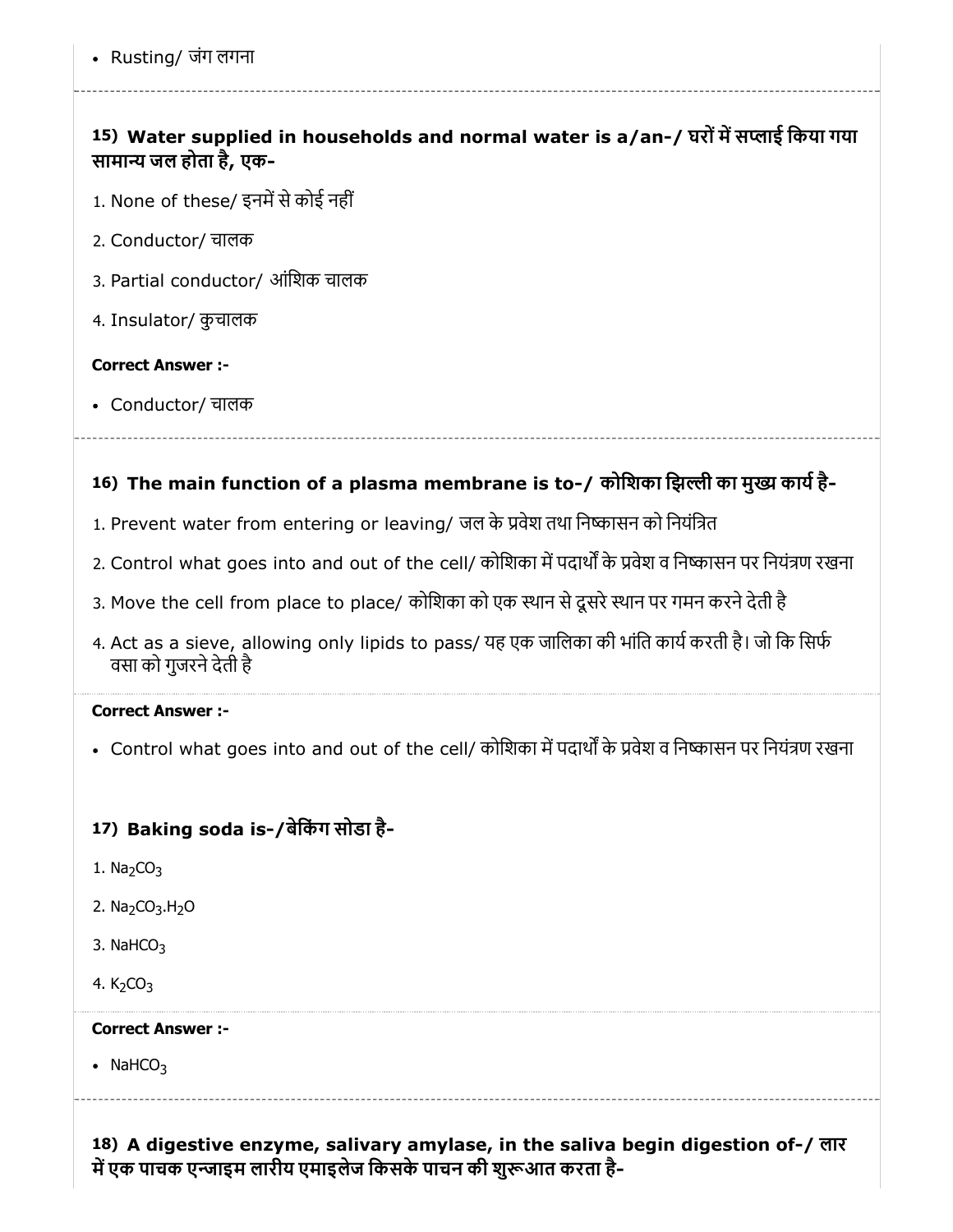- 1. Protein/ ोटीन
- 2. Carbohydrates/ काबहाइडेट
- 3. Fats/ वसा
- 4. Nucleic acids/ न्युक्लिक अम्ल

• Carbohydrates/ कार्बोहाइड्रेट

## 19) Primary source of energy in an ecosystem is-/ पारिस्थितिकी तन्त्र में ऊर्जा का प्राथमिक ोत है-

- 1. Heat liberated during respiration / श्वसन के दौरान निकलने वाली ऊष्मा
- 2. Heat liberated by fuel burning/ ईंधन के जलने से निकलने वाली ऊष्मा
- 3. Solar energy/ सौर ऊजा
- 4. Sugar stored in plants/ पादपो में संचित शर्करा

#### Correct Answer :-

• Solar energy/ सौर ऊर्जा

20) The bending of light ray when passing from two optically different mediums is called-/ प्रकाश का मुड़ना, जब यह प्रकाशिक रूप से भिन्न दो माध्यमों में से गुजरती है, को कहते हैं-

- 1. Refraction/ अपवतन
- 2. None of the above/इनमें से कोई नहीं
- 3. Reflection/ परावतन
- 4. Polarization/ ुवण

### Correct Answer :-

• Refraction/ अपवर्तन

Topic:- General Knowledge

1) Vishwas Rao Painter was a freedom-fighter who had settled in Satna city in the year 1931-32. Which state was he actually from? / विश्वास राव पेंटर एक स्वतंत्रता सेनानी थे, जो 1 931-32 में सतना शहर में बस गए थे। वह वास्तव में कौन से राज्य के थे?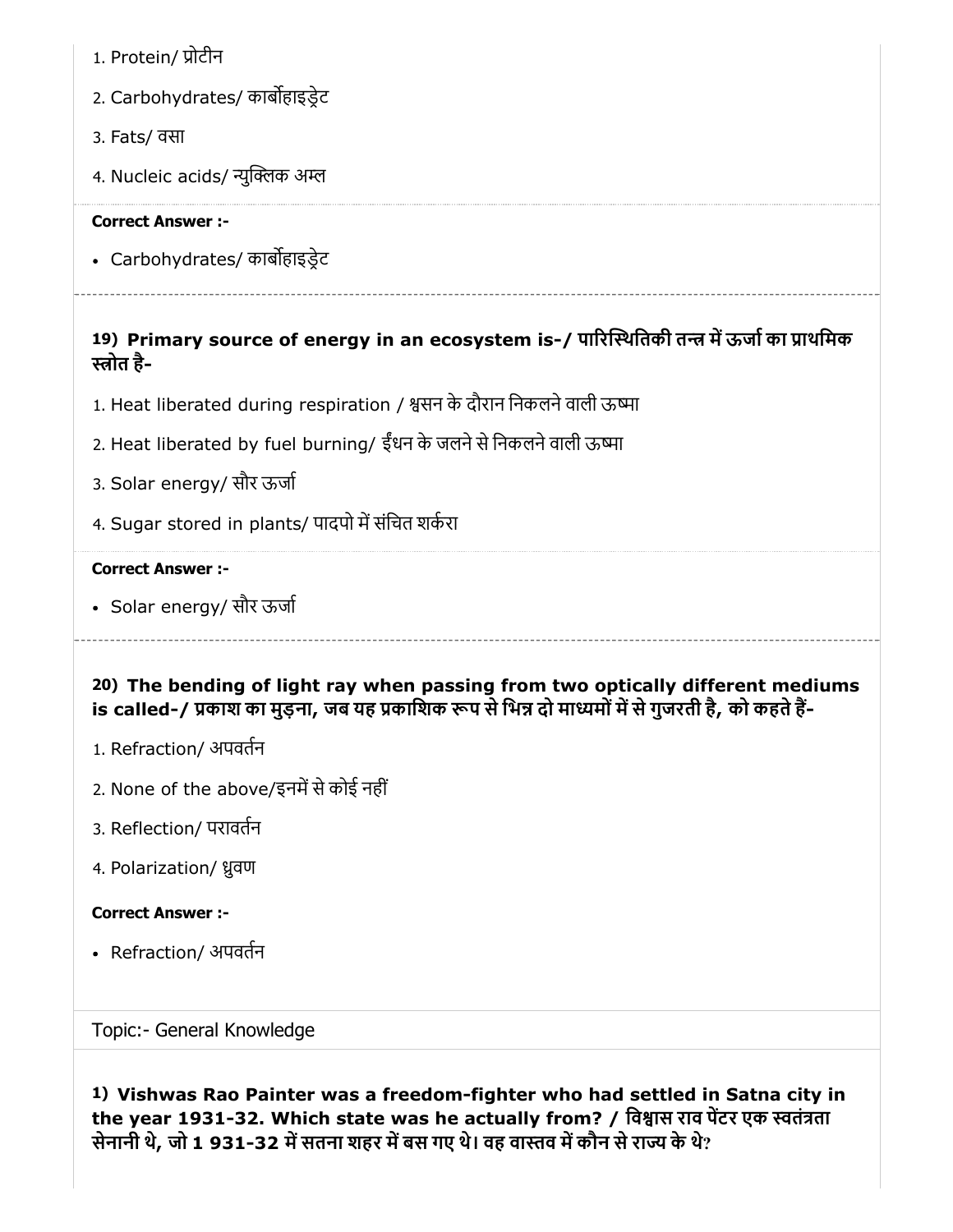- 1. Gujarat / गुजरात
- 2. Andhra Pradesh / आंध्र प्रदेश
- 3. Telengana / तेलेंगना
- 4. Maharashtra / महारा

• Maharashtra / महाराष्ट

## 2) P. C. Sethi was a popular politician from -/ पी. सी सेठी एक लोकिय राजनीित थे-

- 1. Jabalpur / जबलपुर से
- 2. Indore / इंदौर से
- 3. Bhopal/ भोपाल से
- 4. Gwalior / ग्वालियर से

#### Correct Answer :-

Indore / इंदौर से

## 3) With which of the following sports is Narendra Hirwani associated?/ निम्रलिखित खेलों में से कौन- से खेल से नरेंद्र हिरवानी सम्बंधित है?

- 1. Hockey/ हॉकी
- 2. Shooting/ िनशानेबाज़ी
- 3. Cricket/ िकेट
- 4. Football/ फुटबॉल

### Correct Answer :-

• Cricket/ क्रिकेट

### 4) In how many districts of Madhya Pradesh was the first round of Deendayal Antyodaya Rasoi Yojana launched?/ दीनदयाल अंत्योदय रसोई योजना का पहला दौर मध्य प्रदेश के कितने जिलों में चला था?

- 1. 46
- 2. 48
- 3. 47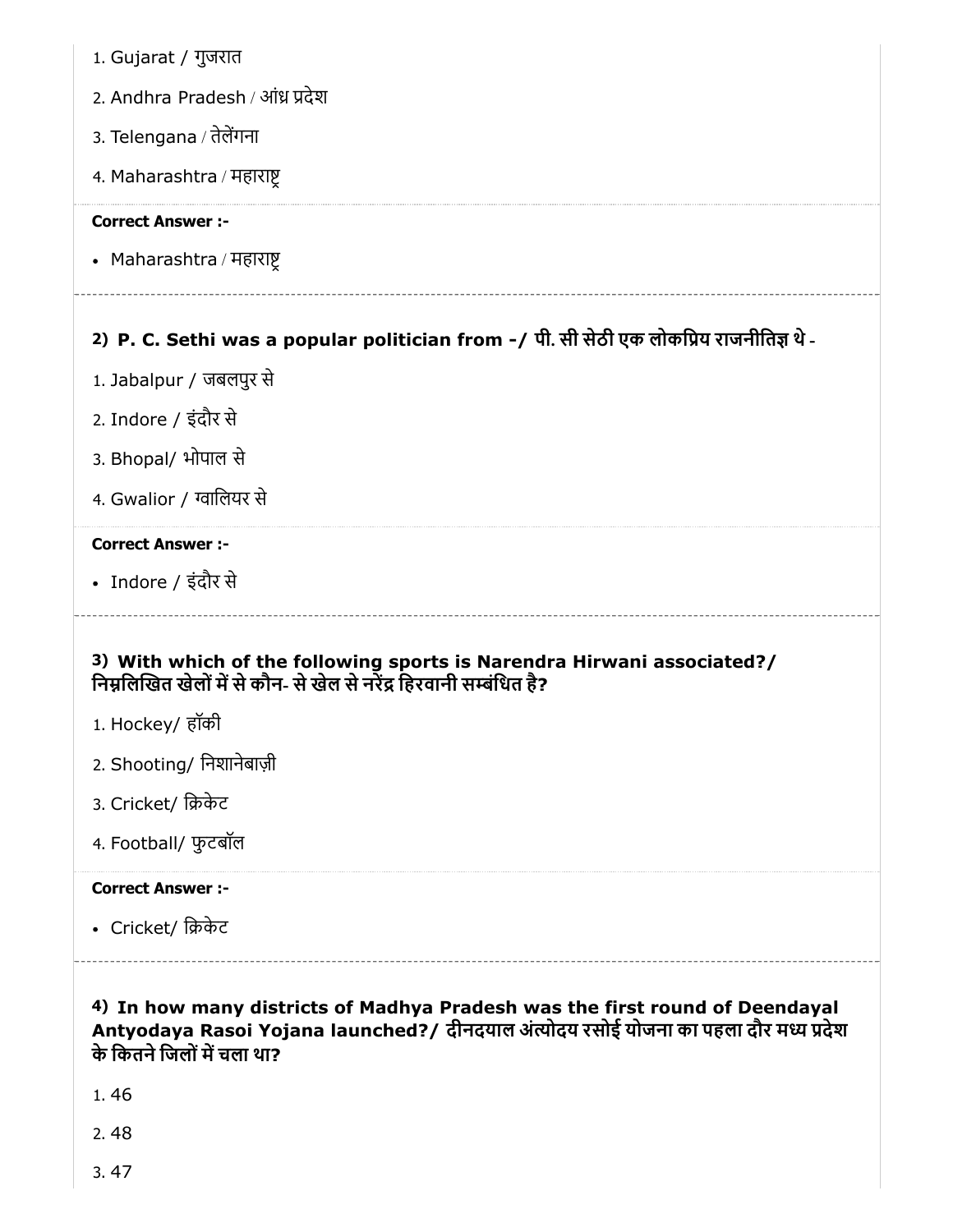| 4.49                                                                                                                                                                                          |
|-----------------------------------------------------------------------------------------------------------------------------------------------------------------------------------------------|
| <b>Correct Answer:-</b>                                                                                                                                                                       |
| .49                                                                                                                                                                                           |
|                                                                                                                                                                                               |
| 5) In the recent Swachh Survekshan 2017, Indore became the cleanest city<br>among _________ cities./ हाल में स्वच्छ सर्वेक्षण 2017 में, इंदौर शहर ____________ के बीच सबसे<br>साफ शहर बन गया। |
| 1.435                                                                                                                                                                                         |
| 2.434                                                                                                                                                                                         |
| 3.433                                                                                                                                                                                         |
| 4.432                                                                                                                                                                                         |
| <b>Correct Answer :-</b>                                                                                                                                                                      |
| .434                                                                                                                                                                                          |
|                                                                                                                                                                                               |
| 6) Which Central Indian ruler is known as the 'Napolean of India'?/ 'भारत में<br>नेपोलियन' के रूप में किस मध्य भारतीय शासक को जाना जाता है?                                                   |
| 1. Yashwantrao Holkar/ यशवंतराव होलकर                                                                                                                                                         |
| 2. Babu Veer Kunwar Singh/ बाबू वीर कुंवर सिंह                                                                                                                                                |
| 3. Thakur Kundan Singh / ठाकुर कुंदन सिंह                                                                                                                                                     |
| 4. Raja Maan Singh Tomar/ राजा मानसिंह तोमर                                                                                                                                                   |
| <b>Correct Answer :-</b>                                                                                                                                                                      |
|                                                                                                                                                                                               |
| • Yashwantrao Holkar/ यशवंतराव होलकर                                                                                                                                                          |
|                                                                                                                                                                                               |
| 7) Which of the following is not a scheme launched by MP Government?/<br>निम्नलिखित में से कौन- सी योजना एमपी सरकार द्वारा शुरू नहीं की गयी है?                                               |
| 1. Padhen Betiyan Badhen Betiyan/ पढ़ें बेटियां बढ़ें बेटियां                                                                                                                                 |
| 2. Laadli Laxmi Yojna / लाड़ली लक्ष्मी योजना                                                                                                                                                  |
| 3. Mukhyamantri Kanyadaan Yojna / मुख्यमंत्री कन्यादान योजना                                                                                                                                  |
| 4. Mukhyamantri Teerth Darshan Scheme/ मुख्यमंत्री तीर्थ दर्शन योजना                                                                                                                          |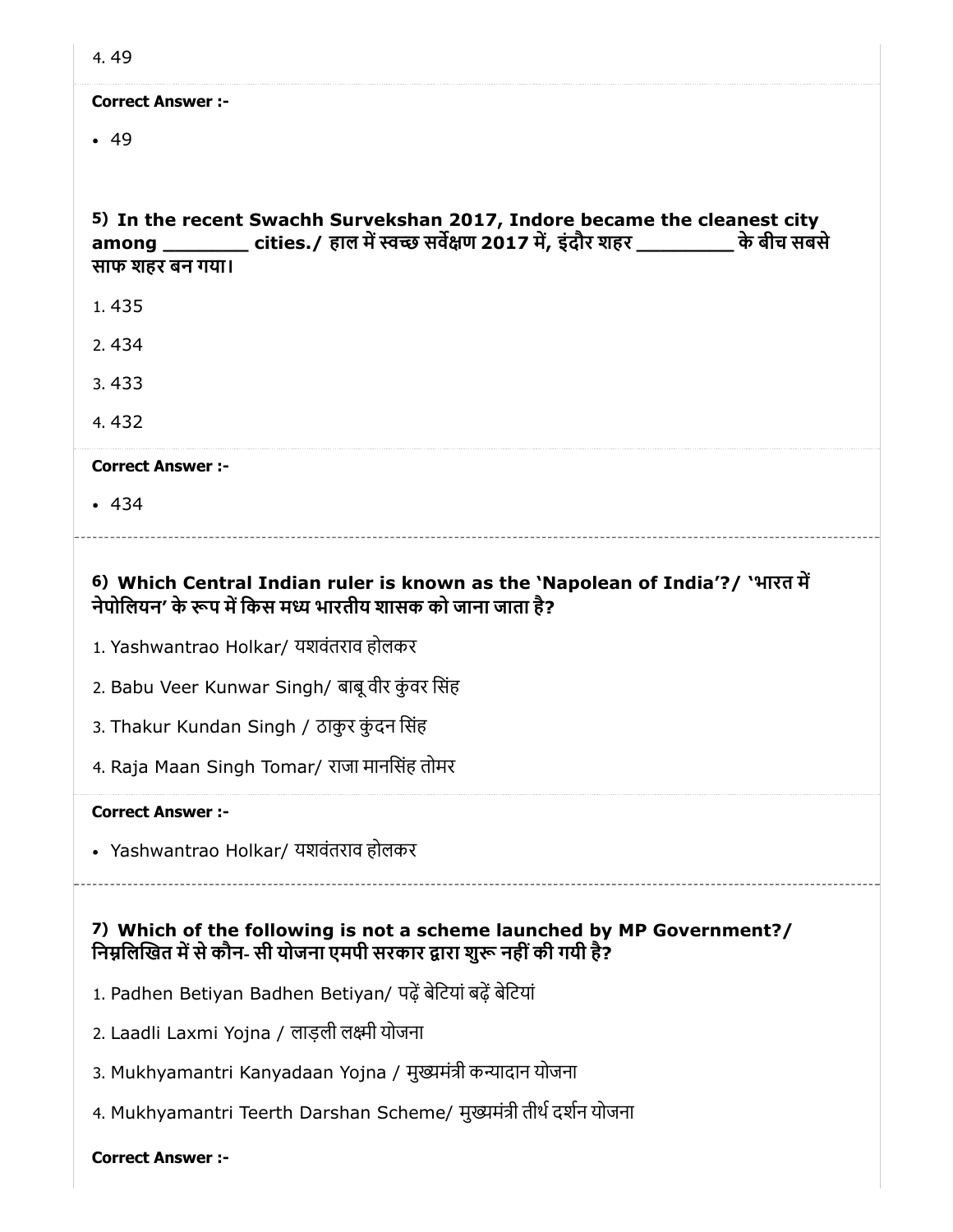## 8) Which of the following places was founded by Udan Singh in the year 1660? / सन 1660 में उड़ान सिंह ने निम्न में से किस स्थान की स्थापना की थी?

- 1. Vidisha / िविदशा
- 2. Sagar / सागर
- 3. Rewa / रीवा
- 4. Raisen / रायसेन

#### Correct Answer :-

Sagar / सागर

## 9) Which of the following Mughal rulers was born at Mukundpur? / निम्नलिखित मुगल शासकों में से मुकुंदपुर में किसका जन्म हुआ था?

- 1. Akbar II/ अकबर II
- 2. Shah Jahan II/ शाहजहाँ II
- 3. Muhammad Azam Shah/ मोहम्मद आज़म शाह
- 4. Bahadur Shah I/ बहादुर शाह I

#### Correct Answer :-

Akbar II/ अकबर II

## 10) Which of the following soil/s is/are found in Madhya Pradesh?/ निम्नलिखित में से कौन- सी मृदा मध्य प्रदेश में पाई जाती है?

- 1. None of these/ इनमे से कोई नहीं
- 2. Red Soil/ लाल मृदा
- 3. Black Soil/ काली मृदा
- 4. Both of the above/ उपरोक्त दोनों

#### Correct Answer :-

• Both of the above/ उपरोक्त दोनों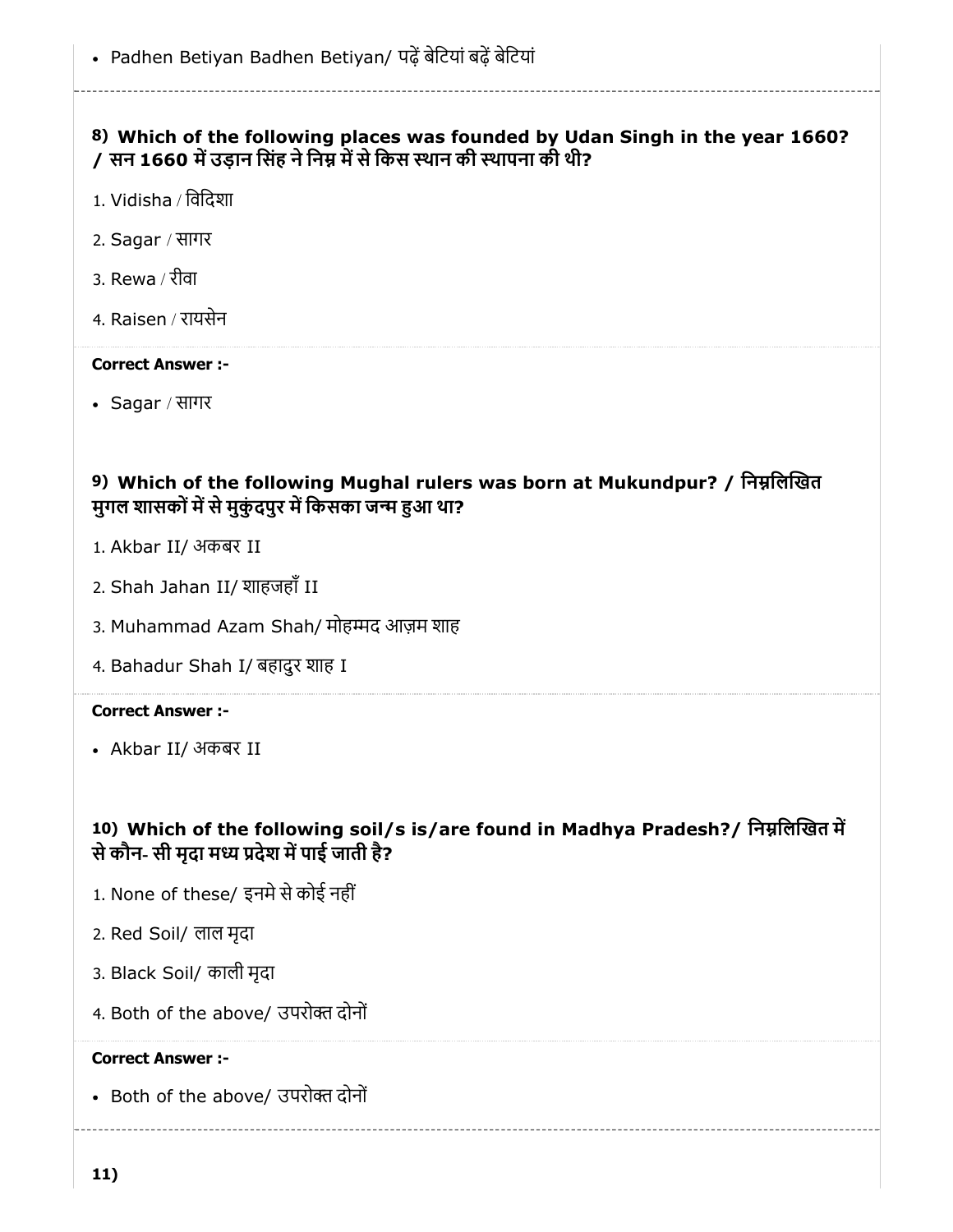| Which of the following cities of Madhya Pradesh has/have set up SPVs (Special<br>Purpose Vehicles) for implementation of Smart City Plans? / स्मार्ट सिटी योजनाओं के<br>कार्यान्वयन के लिए मध्य प्रदेश के निम्न शहरों में से कौन सा/से शहर/शहरों ने एसपीवी (विशेष प्रयोजन वाहन) की<br>स्थापना की है? |
|------------------------------------------------------------------------------------------------------------------------------------------------------------------------------------------------------------------------------------------------------------------------------------------------------|
| 1. Jabalpur / जबलपुर                                                                                                                                                                                                                                                                                 |
| 2. Indore / इंदौर                                                                                                                                                                                                                                                                                    |
| 3. Bhopal / भोपाल                                                                                                                                                                                                                                                                                    |
| 4. All of the above / उपरोक्त सभी                                                                                                                                                                                                                                                                    |
| <b>Correct Answer :-</b>                                                                                                                                                                                                                                                                             |
| • All of the above / उपरोक्त सभी                                                                                                                                                                                                                                                                     |
| 12) Where is the Lokrang Festival held? / लोकरंग महोत्सव कहाँ आयोजित किया जाता है?                                                                                                                                                                                                                   |
| 1. Khajuraho/ खजुराहो                                                                                                                                                                                                                                                                                |
| 2. Bhopal/ भोपाल                                                                                                                                                                                                                                                                                     |
| 3. Gwalior/ ग्वालियर                                                                                                                                                                                                                                                                                 |
| 4. Maheshwar/ महेश्वर                                                                                                                                                                                                                                                                                |
| <b>Correct Answer :-</b>                                                                                                                                                                                                                                                                             |
| • Bhopal/ भोपाल                                                                                                                                                                                                                                                                                      |
| 13) Where is the Vir Palace situated?/वीर महल कहाँ स्थित है?                                                                                                                                                                                                                                         |
| 1. None of these / इनमे से कोई नहीं                                                                                                                                                                                                                                                                  |
| 2. Dhar / धार                                                                                                                                                                                                                                                                                        |
| 3. Datia / दतिया                                                                                                                                                                                                                                                                                     |
| 4. Orchha / ओरछा                                                                                                                                                                                                                                                                                     |
| <b>Correct Answer :-</b>                                                                                                                                                                                                                                                                             |
| • Datia / दतिया                                                                                                                                                                                                                                                                                      |
|                                                                                                                                                                                                                                                                                                      |

1. P.V. Dixit/ पी.वी. दीित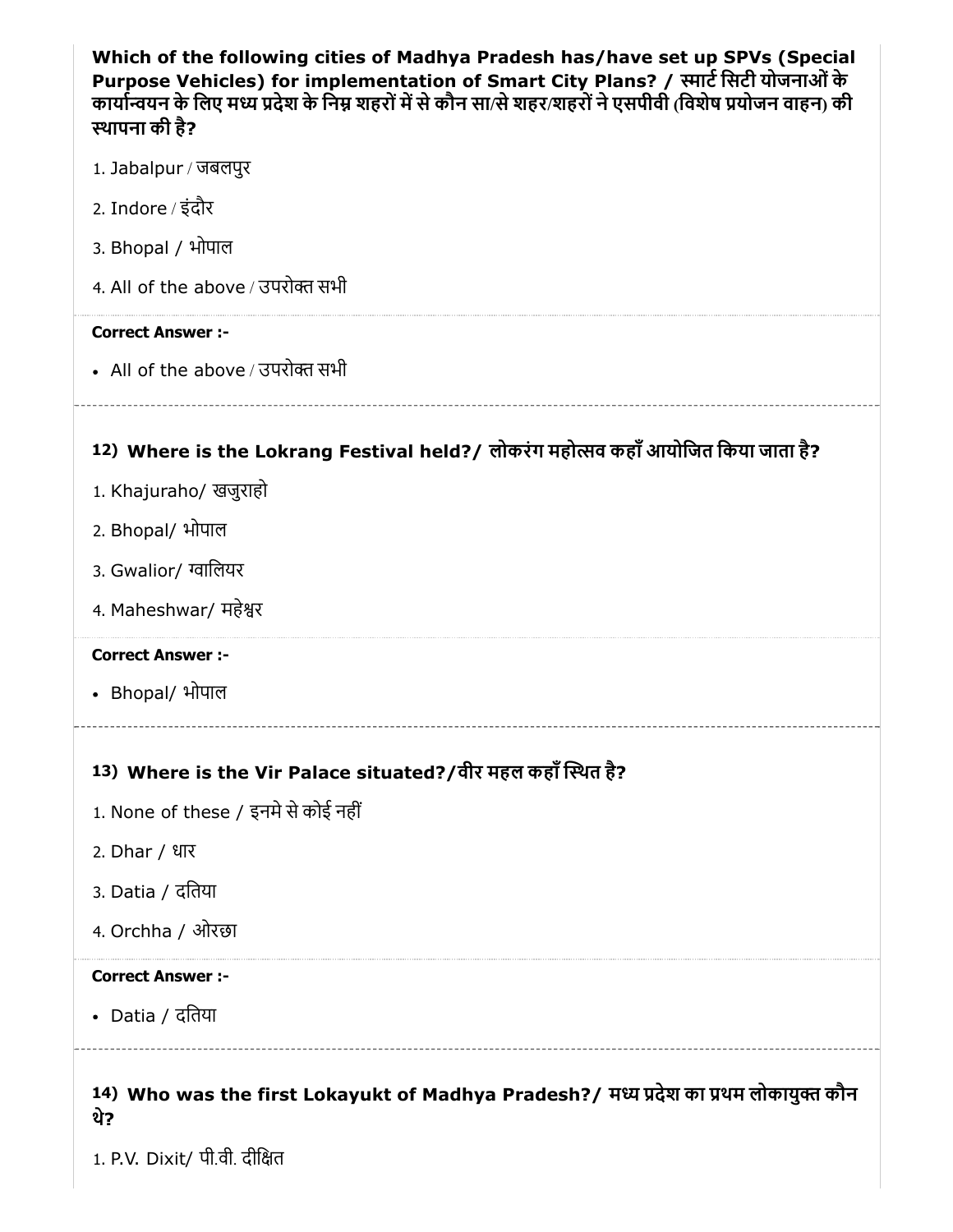2. P.C. Sethi/ पी.सी. सेठी

3. Dayashankar Naag/ दयाशंकर नाग

4. V.R. Dave/ वी. आर दावे

#### Correct Answer :-

• P.V. Dixit/ पी.वी. दीक्षित

15) Which centuries do the paintings of Bagh Caves date back to? /बाघ गुफाओंकी चित्रकारी कौनसे शताब्दियों की है?

- 1. None of these / इनमे से कोई नहीं
- 2. 3<sup>rd</sup> to 5<sup>th</sup> centuries AD/ 3 से 5 शताब्दी ई
- 3. 5<sup>th</sup> to 7<sup>th</sup> centuries AD/ 5 से 7 शताब्दी ई
- 4. 1<sup>st</sup> to 3<sup>rd</sup> centuries AD / 1 से 3 शताब्दी ई

### Correct Answer :-

5<sup>th</sup> to 7<sup>th</sup> centuries AD/ 5 से 7 शताब्दी ई

16) Which place of Madhya Pradesh is known to be the capital city of King Kartavirya Arjuna?/ मध्य प्रदेश के किस स्थान को राजा कार्तवीर्य अर्जुन की राजधानी के नाम से जाना जाता है?

- 1. Chanderi/ चंदेरी
- 2. Katangi/ कटंगी
- 3. Khajuraho/ खजुराहो
- 4. Maheshwar /महेर

#### Correct Answer :-

• Maheshwar /महेश्वर

## 17) Famous tourist-destination point 'Bandar Kudni' is at - / प्रसिद्ध पर्यटन स्थल बन्दर कुदनी कहाँ स्थित है?

- 1. Jabalpur / जबलपुर
- 2. Indore / इंदौर
- 3. Bhopal / भोपाल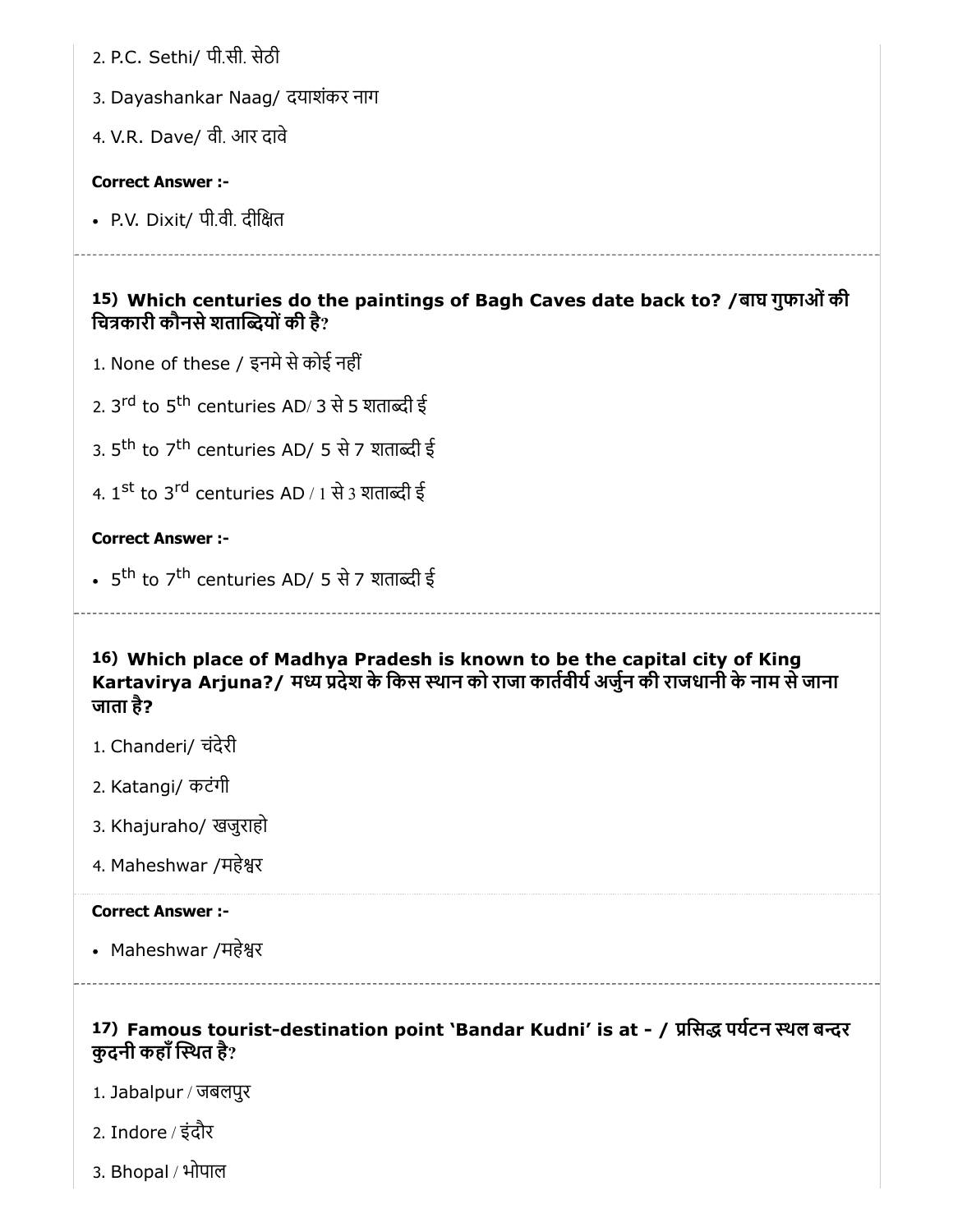| 4. Gwalior / ग्वालियर |  |  |
|-----------------------|--|--|
|                       |  |  |

Jabalpur / जबलपुर

## 18) Tansen Award is presented every year at the Tansen Samaroh held at –/ हर साल तानसेन समारोह में दिए जाने वाले तानसेन पुरस्कार कहाँ आयोजित किया जाता है?

- 1. Bhojpur/ भोजपुर
- 2. Bhopal/ भोपाल
- 3. Gwalior/ ग्वालियर
- 4. Sanchi/ सांची

## Correct Answer :-

• Gwalior/ ग्वालियर

## 19) The birth place of Dr. B. R. Ambedkar was:/ डाॅ. बी. आर. अंबेडकर का जन्म किस स्थान पर हुआ था?

- 1. Jabalpur/ जबलपुर
- 2. Nagpur/ नागपुर
- 3. Mhow/ म
- 4. Baroda/ बड़ौदा

#### Correct Answer :-

• Mhow/ मह

## 20) Anil Madhav Dave of Madhya Pradesh who passed away recently was the \_ of India./मध्यप्रदेश के अनिल माधव दावे जो हाल ही में निधन हो गया था, वह भारत के\_

- थे।
- 1. None of these/इनमे से कोई नहीं
- 2. Parliamentary Affairs Minister/संसदीय मामलों के मंत्री
- 3. Environment Minister/पयावरण मंी
- 4. Chemicals and Fertilizer Minister/रसायन और उर्वरक मंत्री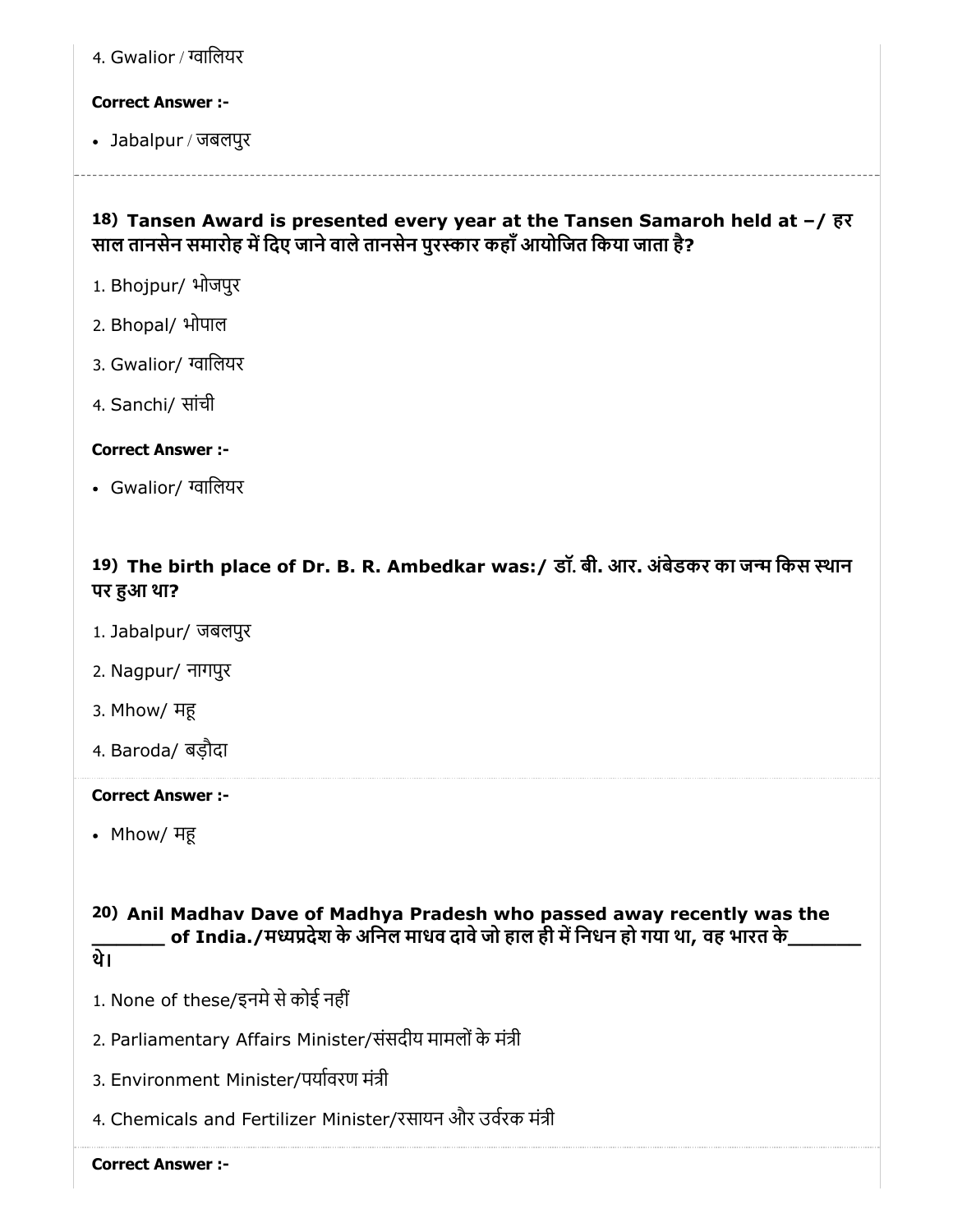Environment Minister/पयावरण मंी

Topic:- General Hindi

1) 'बॉस' शब्द है :

1. संकर

2. तत्सम

3. तद्भव

4. देशज

Correct Answer :-

• तद्भव

# 2) 'टीका' शब्द का अर्थ नहीं है :

- 1. िसर का एक आभूषण
- 2. आलोचक
- 3. व्याख्या
- 4. राजितलक

## Correct Answer :-

आलोचक

3) 'लखनसिंह बिना किसी रोकटोक के भीतर चला आया'− वाक्य है :

- 1. थानबोधक संरचना
- 2. िवनतासूचक संरचना
- 3. िदशाबोधक संरचना
- 4. िविधसूचक संरचना

## Correct Answer :-

थानबोधक संरचना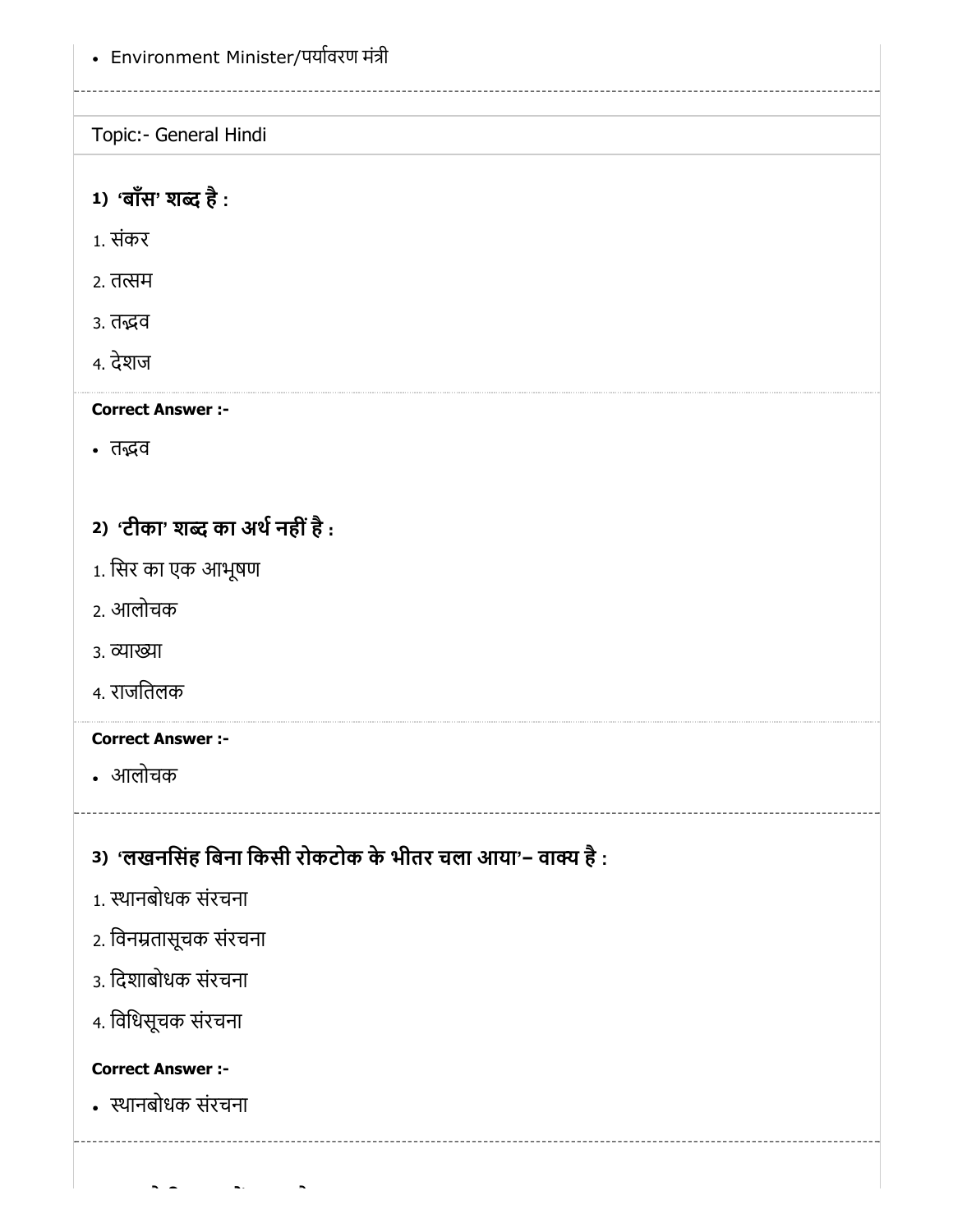| 4) 'पहरौनी' शब्द में प्रत्यय है:                  |
|---------------------------------------------------|
| 1. हरौनी                                          |
| 2. ओनी                                            |
| 3. औनी                                            |
| 4. रौनी                                           |
| <b>Correct Answer :-</b>                          |
| • औनी                                             |
| 5) 'सागर' जिले में बोली जाने वाली प्रमुख बोली है: |
| 1. निमाड़ी                                        |
| 2. बुंदेली                                        |
| 3. बघेली                                          |
| 4. मालवी                                          |
|                                                   |
| <b>Correct Answer :-</b><br>• बुंदेली             |
|                                                   |
| 6) 'Disaster' का हिंदी पारिभाषिक शब्द है:         |
| 1. विच्छिनक                                       |
| २. आपदा                                           |
| ३. तूफ़ान                                         |
| ४. व्यवधान                                        |
| <b>Correct Answer :-</b>                          |
| • आपदा                                            |
|                                                   |
|                                                   |
| 7) 'संयोग' में संधि है:                           |
| 1. अयादि स्वर संधि<br>2. यण स्वर संधि             |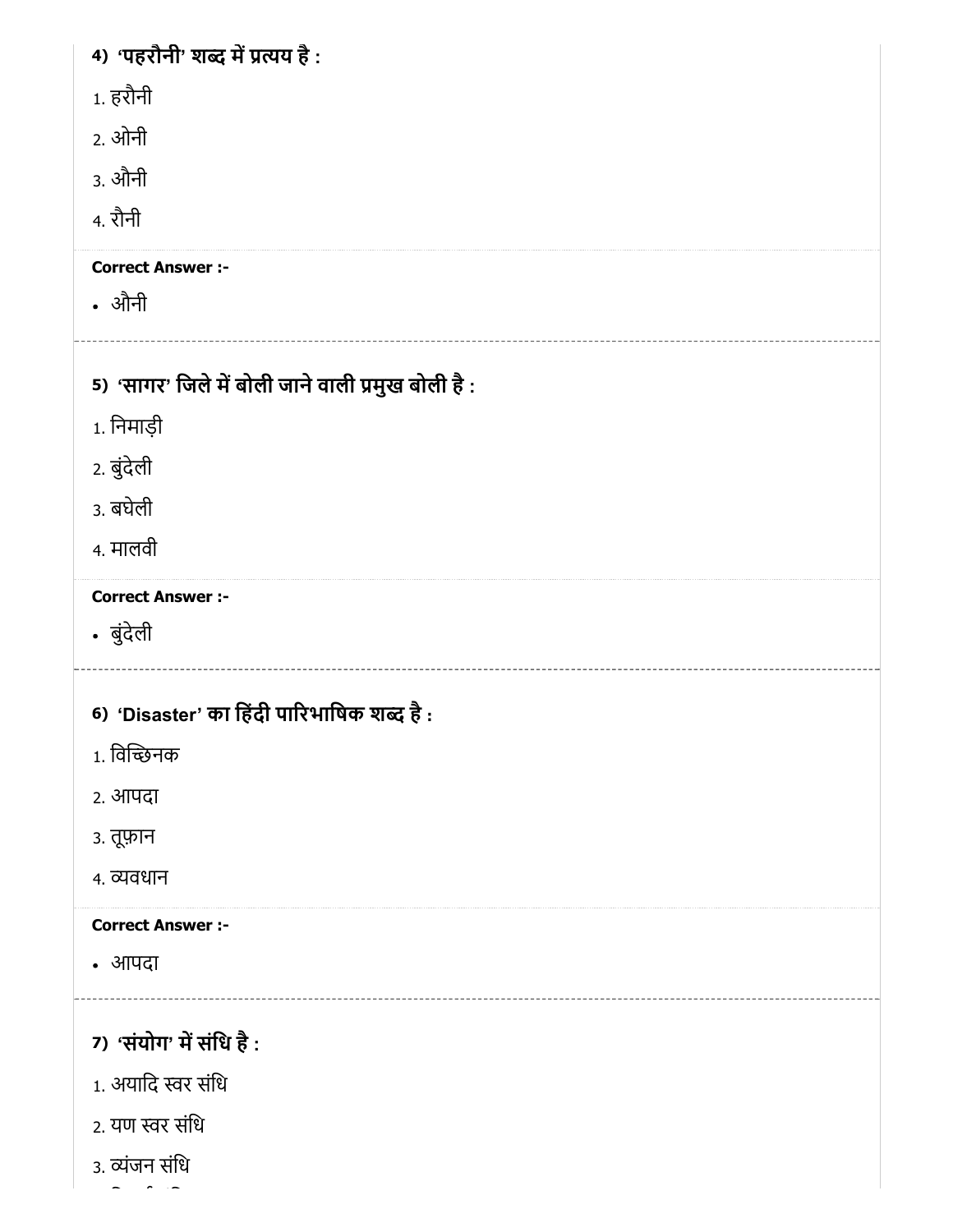| 4. विसर्ग संधि                                                                    |
|-----------------------------------------------------------------------------------|
| <b>Correct Answer :-</b>                                                          |
| • व्यंजन संधि                                                                     |
|                                                                                   |
| 8) 'बाँधा है विधु को किसने इन काली जंजीरों से'– पंक्ति में है :<br>1. उपमा अलंकार |
|                                                                                   |
| 2. अन्योक्ति अलंकार                                                               |
| ३. सहोक्ति अलंकार                                                                 |
| ४. अतिशयोक्ति अलंकार                                                              |
| <b>Correct Answer :-</b>                                                          |
| • अतिशयोक्ति अलंकार                                                               |
| 9) 'आकुंचन' का विलोम शब्द है:                                                     |
| 1. प्रसारण                                                                        |
| 2. संकुचन                                                                         |
| 3. विमोचन                                                                         |
| 4. विशेष                                                                          |
| <b>Correct Answer :-</b>                                                          |
| • प्रसारण                                                                         |
|                                                                                   |
| 10) 'अनजाने' पद में समास है:                                                      |
| 1. अव्ययीभाव                                                                      |
| 2. द्विगु                                                                         |
| 3. कर्मधारय                                                                       |
| 4. द्वंद्व                                                                        |
| <b>Correct Answer :-</b>                                                          |
| • अव्ययीभाव                                                                       |
|                                                                                   |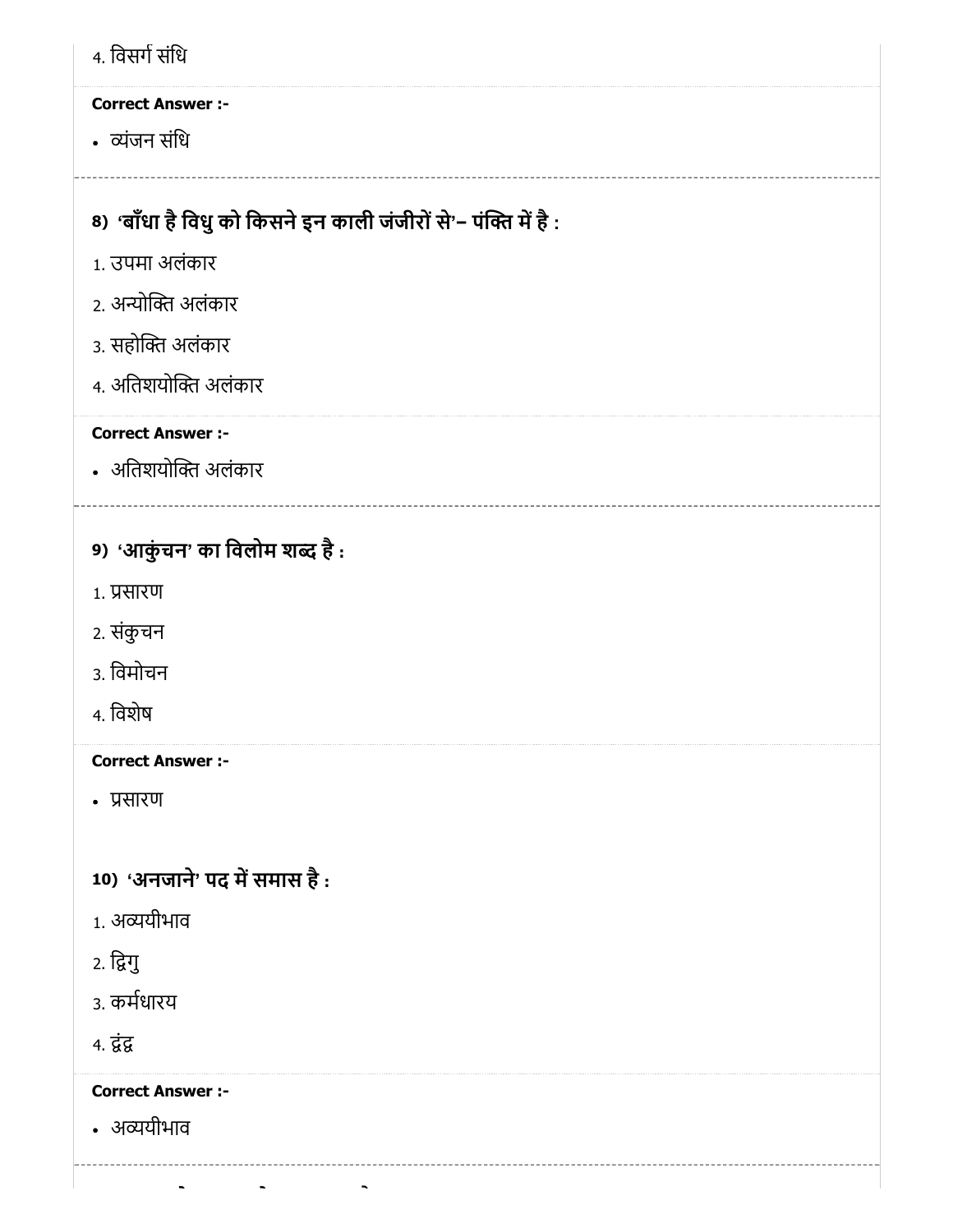# 11) 'उगल देना' मुहावरेका आशय है :

- 1. खाना न पचना
- 2. उलटी कर देना
- 3. उक्त सभी
- 4. गुप्त बात प्रकट कर देना

## Correct Answer :-

• गुप्त बात प्रकट कर देना

# 12) 'कुछ भी हो जाए, तुम वहाँ मत जाना'− वाक्य है:

- 1. आज्ञासूचक वाक्य
- 2. इच्छासूचक वाक्य
- 3. विधानवाचक वाक्य
- 4. संकेताथक वा

## Correct Answer :-

• आज्ञासूचक वाक्य

# 13) 'सारंग' शब्द का पर्यायवाची है :

- 1. कामदेव
- 2. कमल
- 3. बादल
- 4. उक्त सभी

## Correct Answer :-

• उक्त सभी

# 14) मध्यप्रदेश से प्रकाशित साहित्यिक पत्रिका है :

- 1. साहित्य सागर
- 2. सािह भारती
- 3. िवपाशा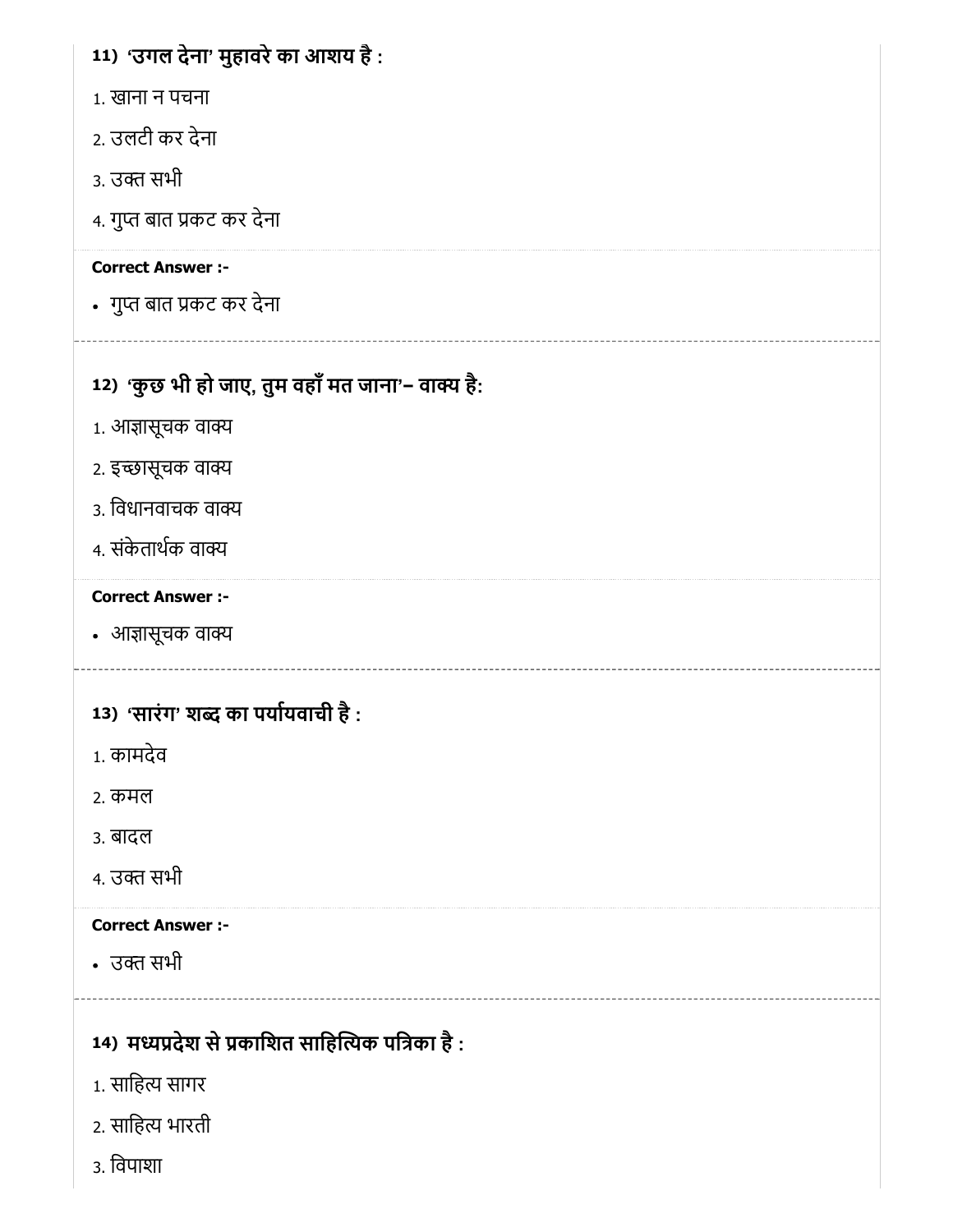4. सृजनपथ

# Correct Answer :-

सािह सागर

# 15) रामधारी सिंह 'दिनकर' की कृति है

- 1. यशोधरा
- 2. स्वर्गारोहण
- 3. पृथ्वीराज की आँखे
- 4. उवशी

## Correct Answer :-

उवशी

# 16) छीसगढ़ी बोली आती है :

- 1. पूर्वी हिंदी के अंतर्गत
- 2. िबहारी िहंदी के अंतगत
- 3. राजथानी िहंदी के अंतगत
- 4. पिमी िहंदी के अंतगत

## Correct Answer :-

• पूर्वी हिंदी के अंतर्गत

# 17) निम्नलिखित में विलोम शब्द-युग्म नहीं है :

- 1. अिधक-अिमत
- 2. अल्प-प्रचुर
- 3. उपर-अध:
- 4. सरल-कुटिल

# Correct Answer :-

अिधक-अिमत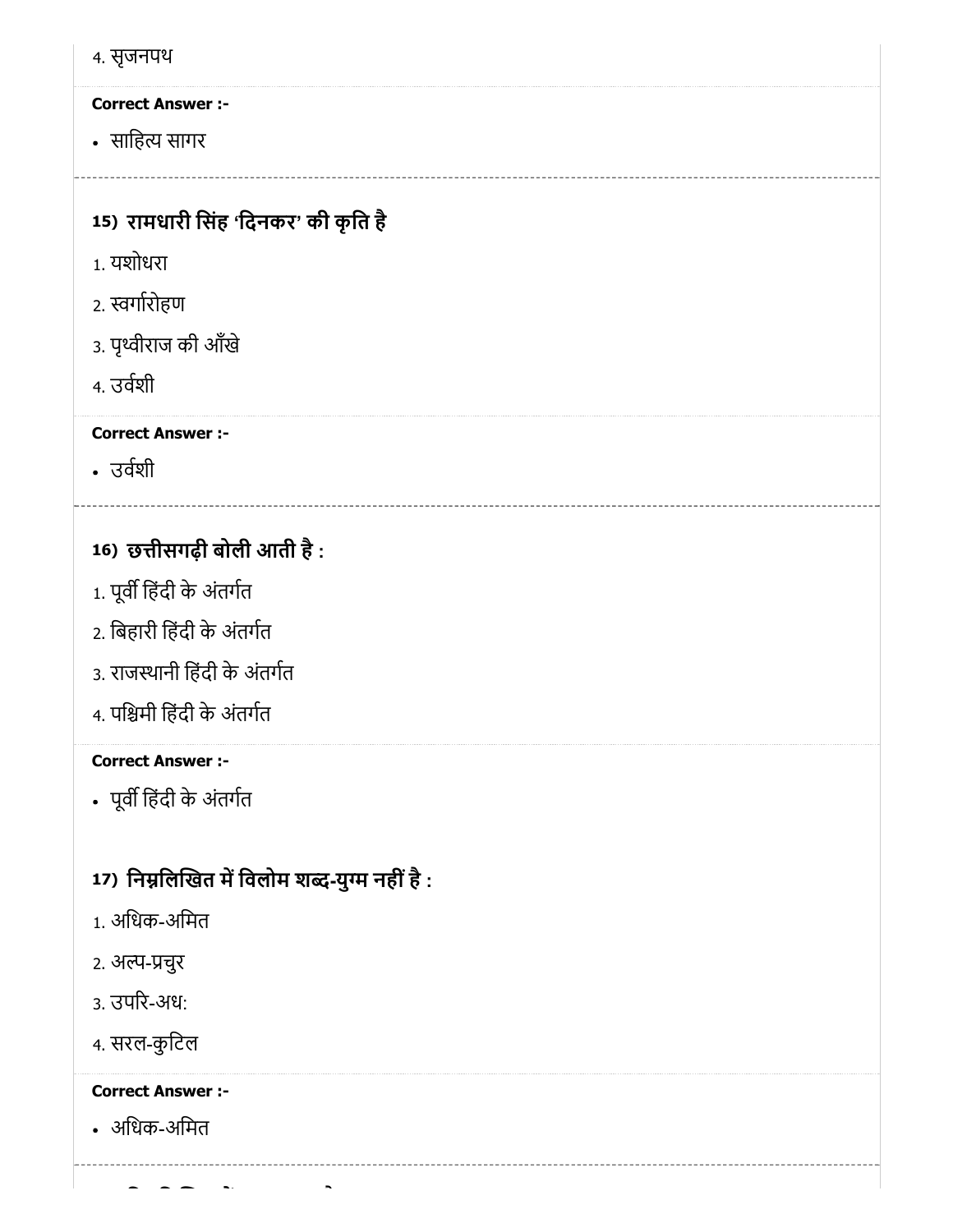# 18) निम्नलिखित में शुद्ध वाक्य है :

- 1. उसकी आयु बीस वर्ष है।
- 2. उसकी सौंदर्यता बस देखते ही बनती है।
- 3. ठंडी-ठंडी हवा बह रही थी।
- 4. मुझे आज घर पर सफ़ाई करनी है।

## Correct Answer :-

ठंडी-ठंडी हवा बह रही थी।

# 19) निम्नलिखित में शुद्ध शब्द है :

- 1. िनयोजन
- 2. िनिव
- 3. िनवेस
- 4. िनवृती

## Correct Answer :-

• निष्प्रयोजन

# 20) निम्नलिखित में समोच्चरित भिन्नार्थक शब्द-युग्म नहीं है :

- 1. फीका-फीका
- 2. फड़-फन
- 3. बहन-वहन
- 4. बुरा-बूरा

## Correct Answer :-

फीका-फीका

Topic:- General Maths

1) DIRECTIONS: Find the wrong term in the given number series:/िनदश: दी ई संख्या श्रेणी में गलत पद ज्ञात करें:

48, 24, 72, 34, 108, 54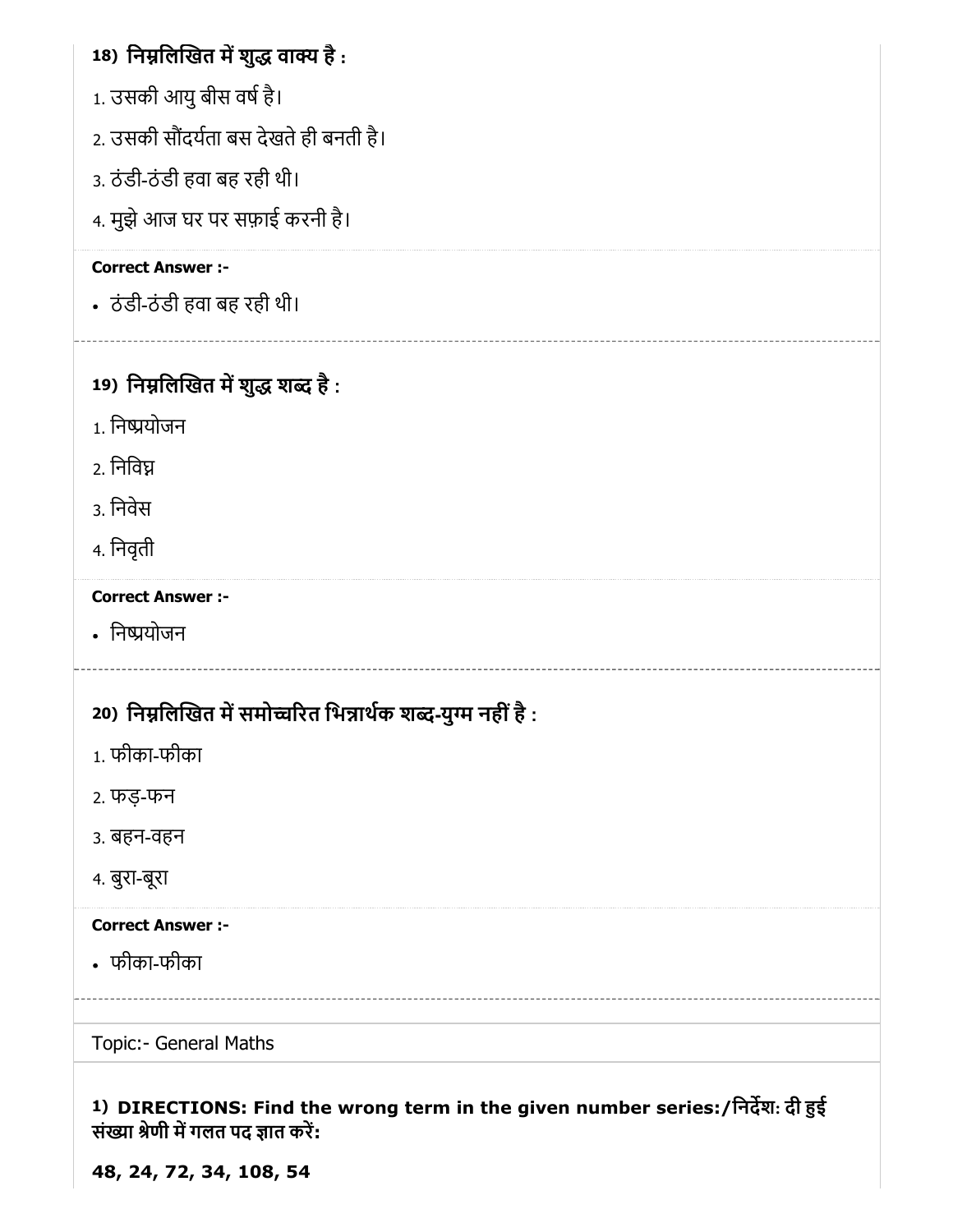| 1.54                                                                                                                                                                                                                                                                                                                                                                             |
|----------------------------------------------------------------------------------------------------------------------------------------------------------------------------------------------------------------------------------------------------------------------------------------------------------------------------------------------------------------------------------|
| 2.108                                                                                                                                                                                                                                                                                                                                                                            |
| 3.34                                                                                                                                                                                                                                                                                                                                                                             |
| 4.72                                                                                                                                                                                                                                                                                                                                                                             |
| <b>Correct Answer :-</b>                                                                                                                                                                                                                                                                                                                                                         |
| .34                                                                                                                                                                                                                                                                                                                                                                              |
| 2) Find the area of an isosceles right angled triangle whose hypotenuse is 16<br>cm./ एक समकोण समद्विबाहु त्रिभुज का क्षेत्रफल ज्ञात कीजिए, जिसका कर्ण 16 सेमी है                                                                                                                                                                                                                |
| 1.64 cm <sup>2</sup> /64 सेमी <sup>2</sup>                                                                                                                                                                                                                                                                                                                                       |
| 2. 16 cm <sup>2</sup> /16 सेमी <sup>2</sup>                                                                                                                                                                                                                                                                                                                                      |
| 3. 32 cm <sup>2</sup> /32 सेमी <sup>2</sup>                                                                                                                                                                                                                                                                                                                                      |
| 4. 24 cm <sup>2</sup> /24 सेमी <sup>2</sup>                                                                                                                                                                                                                                                                                                                                      |
| <b>Correct Answer :-</b>                                                                                                                                                                                                                                                                                                                                                         |
| • 64 cm <sup>2</sup> /64 सेमी <sup>2</sup>                                                                                                                                                                                                                                                                                                                                       |
| 3)<br>A fraction becomes $11$ , if 2 is added to both the numerator and the<br>denominator. If 3 is added to both the numerator and the denominator it<br>becomes <sup>द्व</sup> े What is the fraction?/एक भिन्न के अंश तथा हर दोनो में 2 जोड़ने से भिन्न <sup>11</sup> बन जाती<br>है। यदि अंश तथा हर दोनो में 3 जोड़ दिए जाएं तो वह <sup>द्वं</sup> बन जाती है। भिन्न क्या है? |
| $\frac{5}{1.9}$                                                                                                                                                                                                                                                                                                                                                                  |
| $\frac{3}{2}$                                                                                                                                                                                                                                                                                                                                                                    |
| $\frac{7}{3 \cdot 9}$                                                                                                                                                                                                                                                                                                                                                            |
|                                                                                                                                                                                                                                                                                                                                                                                  |
| $\frac{5}{4 \cdot 10}$                                                                                                                                                                                                                                                                                                                                                           |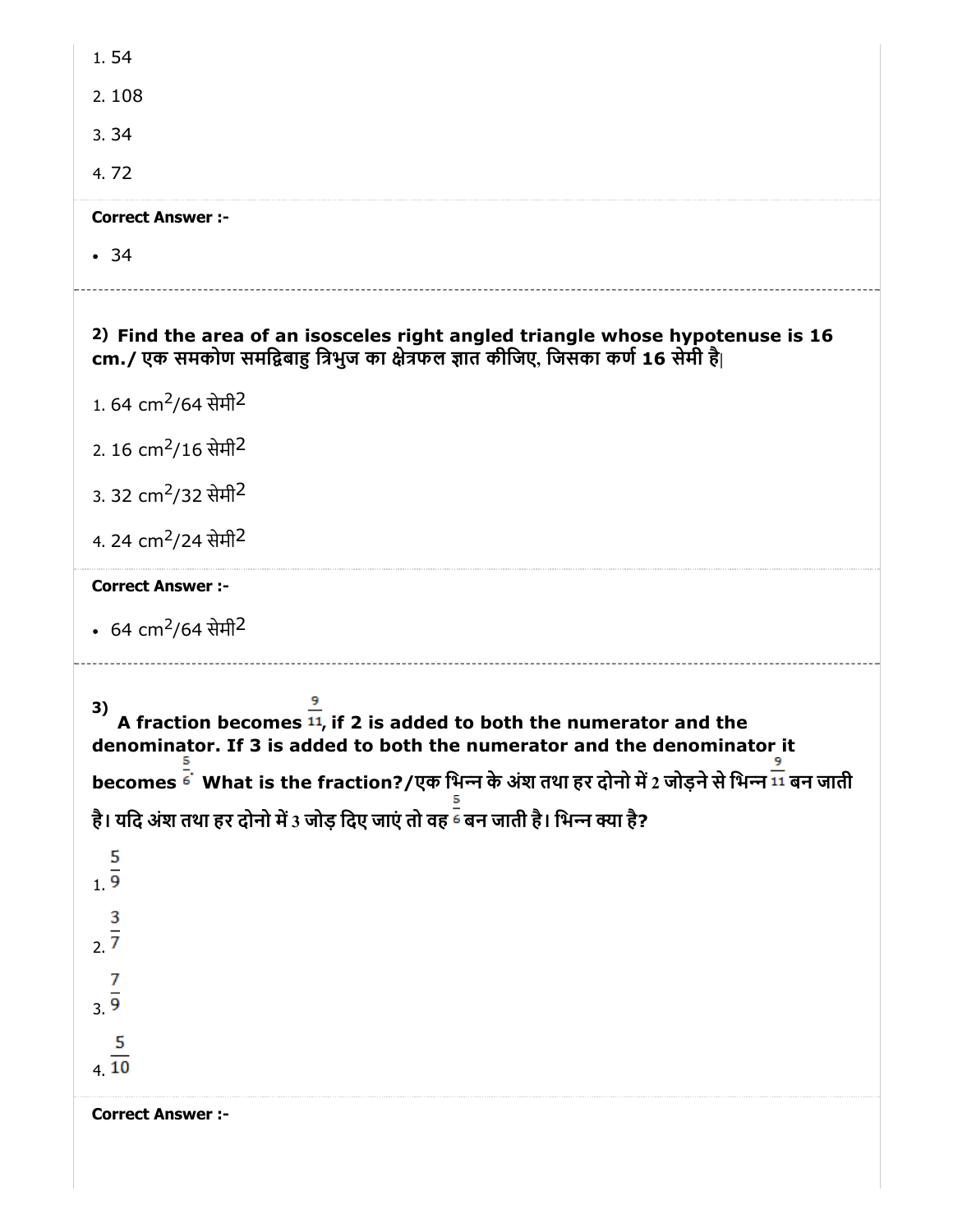| 4) The roots of the quadratic equation 2x <sup>2</sup> +11x+14=0 are:/द्विघात समीकरण<br>2x <sup>2</sup> +11x+14=0 के मूल है: |  |
|------------------------------------------------------------------------------------------------------------------------------|--|

1. 7/2, 2

2. 7, 2

3. -7/2, -2

4. -5/2, -2

### Correct Answer :-

 $-7/2, -2$ 

5) The height of an equilateral triangle whose perimeter is 27 cm is:/27 सेमी परिमाप वाले समबाहु त्रिभुज की ऊँचाई ज्ञात कीजिएः

- 1. None of these/इनमें से कोई नहीं
- 2. 9 cm/9 सेमी

 $\frac{9}{3.}$  $\frac{2}{2}\sqrt{3}$  cm/  $\frac{9}{2}\sqrt{3}$  सेमी  $\frac{9}{4.2}$  cm/  $\frac{9}{2}$  सेमी

#### Correct Answer :-

,  $\frac{9}{2}\sqrt{3}$  cm/  $\frac{9}{2}\sqrt{3}$  सेमी

6) DIRECTIONS: What should come in place of the question mark (?) in the following question?/ निर्देश: निम्नलिखित प्रश्न में प्रश्नवाचक चिन्ह (?) के स्थान पर क्या आना चाहिए?

 $74560 + 935416 + 1143 + 17364 + 667000 = ?$ 

- 1. 1659483
- 2. 1695483
- 3. 1694583
- 4. 1695438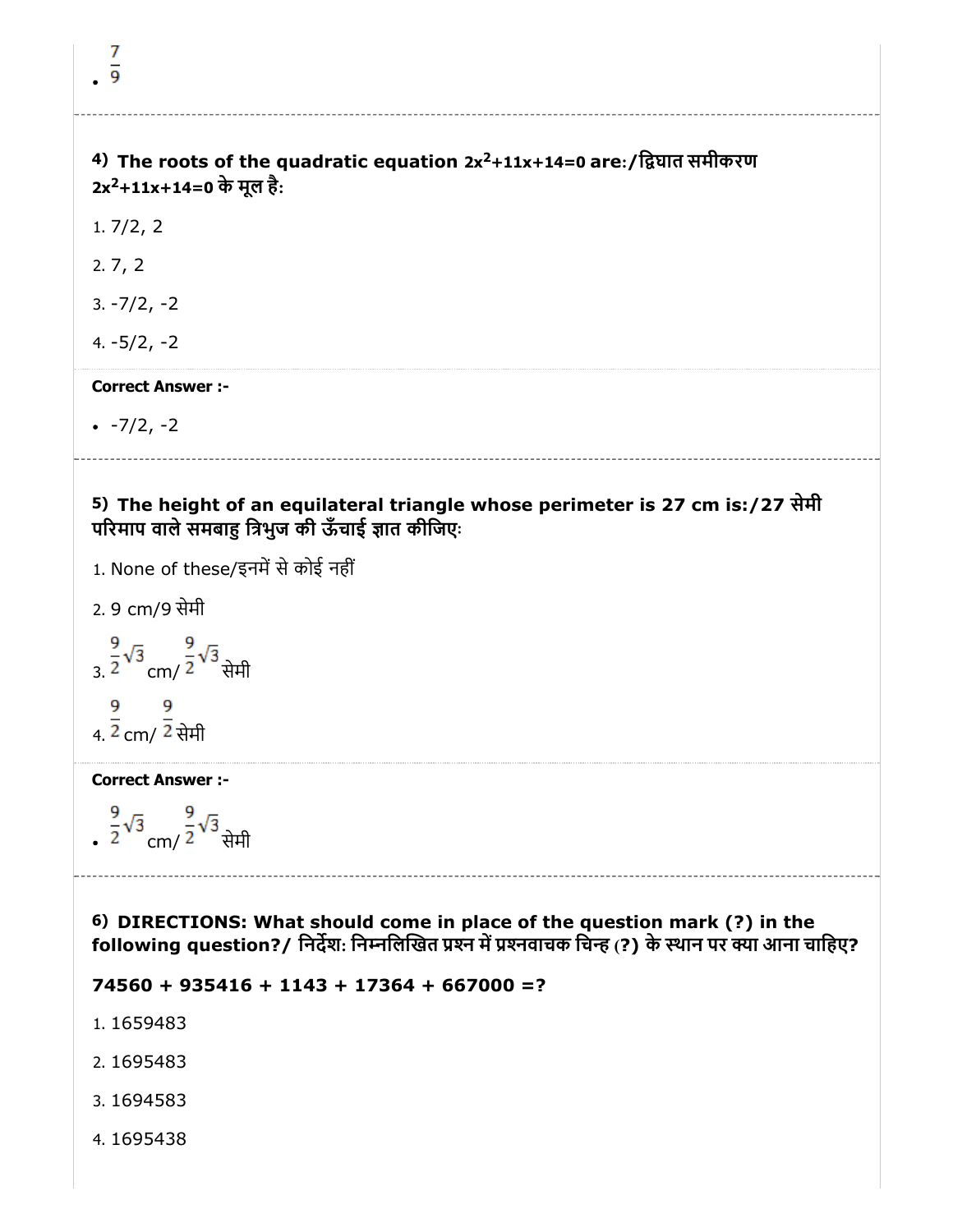| <b>Correct Answer :-</b>                                                                                                                                                                                                                                                                                               |
|------------------------------------------------------------------------------------------------------------------------------------------------------------------------------------------------------------------------------------------------------------------------------------------------------------------------|
| $\cdot$ 1695483                                                                                                                                                                                                                                                                                                        |
|                                                                                                                                                                                                                                                                                                                        |
| 7) DIRECTIONS: What should come in place of the question mark (?) in the<br>following series?/निर्देश: निम्नलिखित श्रेणी में प्रश्नवाचक चिन्ह (?) के स्थान पर क्या आना चाहिए?                                                                                                                                          |
| 720, 720, 360, 120, 30, 6,?                                                                                                                                                                                                                                                                                            |
| 1.3                                                                                                                                                                                                                                                                                                                    |
| 2.2                                                                                                                                                                                                                                                                                                                    |
| 3.1                                                                                                                                                                                                                                                                                                                    |
| 4.5                                                                                                                                                                                                                                                                                                                    |
| <b>Correct Answer :-</b>                                                                                                                                                                                                                                                                                               |
| $\cdot$ 1                                                                                                                                                                                                                                                                                                              |
| 8) If the interest on money be 1 paisa per rupee per month, what is the rate per<br>cent per annum?/यदि प्रतिमाह 1 रुपये पर  ब्याज 1 पैसा है, तो प्रतिवर्ष दर प्रतिशत क्या है?<br>1.10%                                                                                                                                |
| 2.12%                                                                                                                                                                                                                                                                                                                  |
| 3.15%                                                                                                                                                                                                                                                                                                                  |
| 1<br>4.102%                                                                                                                                                                                                                                                                                                            |
| <b>Correct Answer :-</b>                                                                                                                                                                                                                                                                                               |
| $\cdot$ 12%                                                                                                                                                                                                                                                                                                            |
| 9) A man walking at 5 km/hour noticed that a 225 m long train coming in the<br>opposite direction crossed him in 9 seconds. The speed of the train is:/एक आदमी<br>ने 5 किमी/घंटा की गति से चलते हुए देखा कि विपरीत दिशा से आती हुई 225 मीटर लम्बी एक रेलगाड़ी उसे 9<br>सेकंड में पार करती है। रेलगाड़ी की गति क्या है? |

- 1. 75 kmph/75 िकमी/घंटा
- 2. 90 kmph/90 िकमी/घंटा
- 3. 85 kmph/85 िकमी/घंटा
- 4. 80 kmph/80 िकमी/घंटा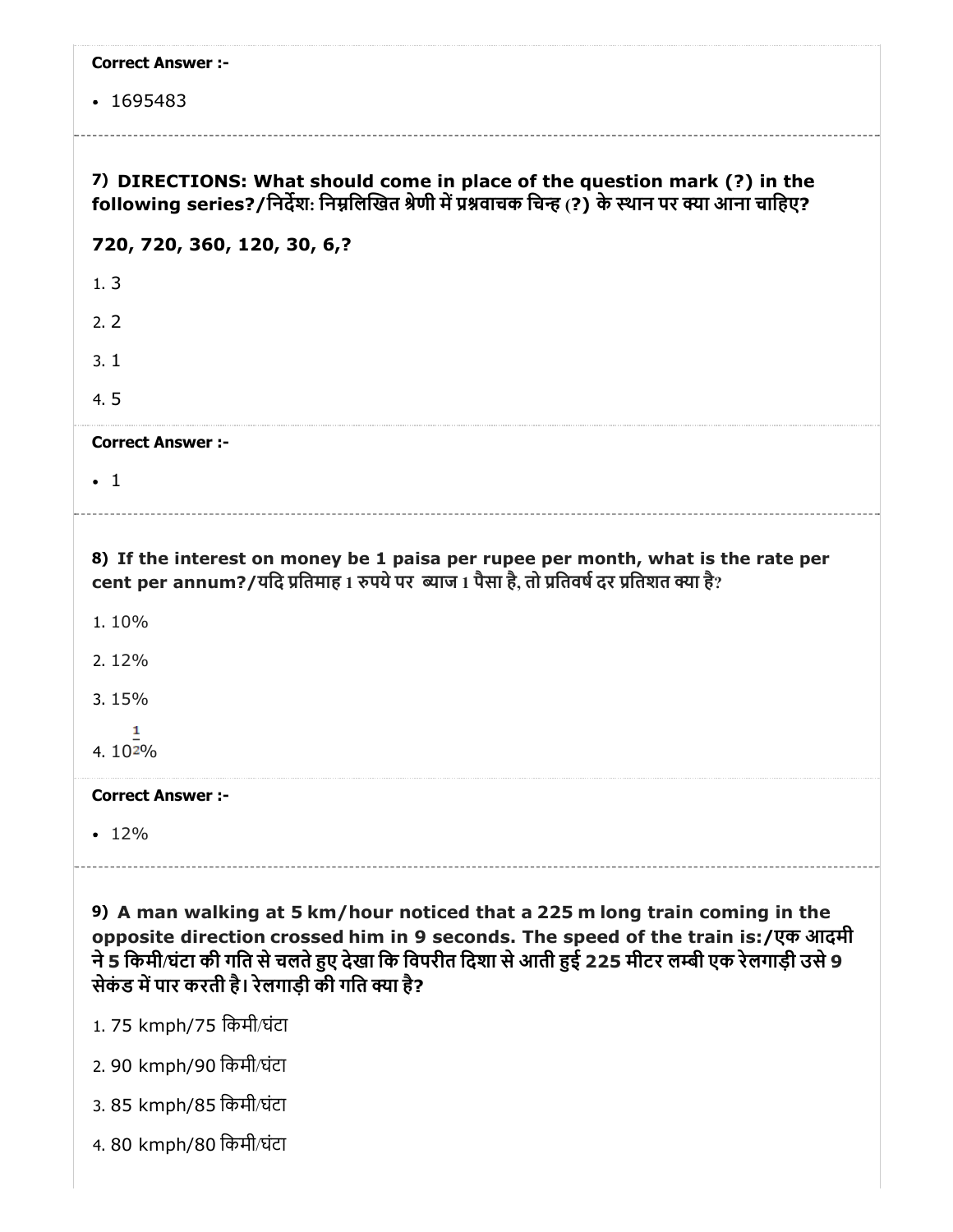| <b>Correct Answer :-</b>                                                                                                                                                                                                                                                                                                                                          |
|-------------------------------------------------------------------------------------------------------------------------------------------------------------------------------------------------------------------------------------------------------------------------------------------------------------------------------------------------------------------|
| • 85 kmph/85 किमी/घंटा                                                                                                                                                                                                                                                                                                                                            |
| 10) A, B and C spend 70%, 75% and 80% respectively of their salaries. Their<br>actual savings are in the ratio of 4 : 5 : 6. What is ratio of their salaries?/ A, B<br>और C अपने वेतन का क्रमश: 70%, 75% और 80% खर्च करते है। उनकी वास्तविक बचतों का अनुपात 4:<br>5: 6 है, तो उनके वेतन का अनुपात है:                                                             |
| 1.6:5:4                                                                                                                                                                                                                                                                                                                                                           |
| 2.9:6:4                                                                                                                                                                                                                                                                                                                                                           |
| 3.4:6:9                                                                                                                                                                                                                                                                                                                                                           |
| 4.4:5:6                                                                                                                                                                                                                                                                                                                                                           |
| <b>Correct Answer:-</b>                                                                                                                                                                                                                                                                                                                                           |
| $-4:6:9$                                                                                                                                                                                                                                                                                                                                                          |
| 11) If the difference between two digit number and the number obtained by<br>reversing the digits of previous number is 27, then the difference in both the<br>digits of the number will be:/ यदि दो अंकों की किसी संख्या एवं उस संख्या के दोनों अंकों को परस्पर<br>उलटने पर प्राप्त संख्या के बीच का अन्तर 27 हो, तो संख्या के दोनों अंकों का अन्तर होगा:        |
| 1.5                                                                                                                                                                                                                                                                                                                                                               |
| 2.7                                                                                                                                                                                                                                                                                                                                                               |
| 3.9                                                                                                                                                                                                                                                                                                                                                               |
| 4.3                                                                                                                                                                                                                                                                                                                                                               |
| <b>Correct Answer:-</b>                                                                                                                                                                                                                                                                                                                                           |
| $\cdot$ 3                                                                                                                                                                                                                                                                                                                                                         |
| 12) The ratio between the ages of a father and his son four years ago was 19:6.<br>If the difference between the ages of the father and son is 26 years, what will<br>be the ratio of their present ages?/ चार वर्ष पूर्व एक पिता और पुत्र की आयु का अनुपात 19:6<br>था। यदि पिता और पुत्र की आयु में 26 वर्ष का अंतर है, तो उनकी वर्तमान आयु का अनुपात क्या होगा? |

1. 27:14

2. 23:10

3. 21:8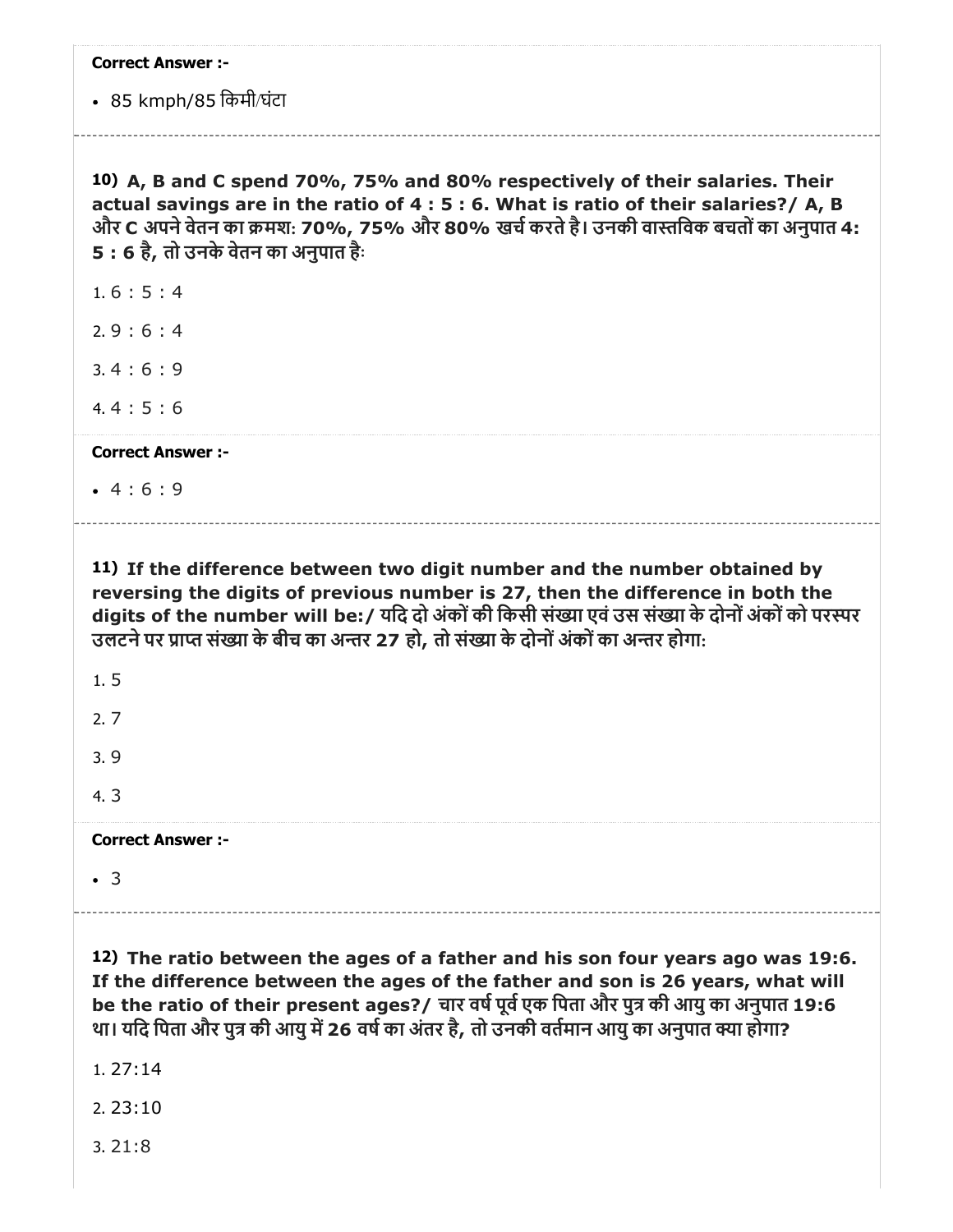$• 21:8$ 

13) By selling an article for Rs.72, there is a loss of 10%. In order to gain 5%, its selling price should be:/ एक वस्तु को रु. 72 में बेचने पर उसमें 10% की हानि होती है। उस वस्त को वह कितने में बेंचे कि उसे 5% का लाभ प्राप्त हो?

1. ₹ 85

2. ₹ 84

3. ₹ 87

 $4. ₹ 80$ 

Correct Answer :-

 $• 784$ 

14) If a train runs at 40 km/hour it reaches its destination late by 11 minutes. But if it runs at 50 km/hour, it is late by 5 minutes only. The correct time (in minutes) for the train to complete the journey is?/ यिद कोई गाड़ी 40 िकमी/घंटा पर चले तो अपनेगंतय थान पर 11 िमनट देर सेपंचती है। यिद वह 50 िकमी/घंटा की गित सेचलेतो केवल 5 िमनट देर से पहँचती है। यात्रा पूरी करने के लिए गाड़ी का सही समय मिनट में है:

| 1.15                     |  |
|--------------------------|--|
| 2.21                     |  |
| 3.19                     |  |
| 4.13                     |  |
| <b>Correct Answer :-</b> |  |
| .19                      |  |
|                          |  |

15) If the price of a commodity be raised by 25% by how much percent must a household reduce his consumption of that commodity so as not to increases his expenditure?/ एक वस्तु की कीमत में 25% की वृद्धि होती है तो एक घर कि कमोडिटी की खपत को कितना प्रतिशत कम करना चाहिए ताकि खर्च समान रहे?

 $1.162%$ з  $2.152%$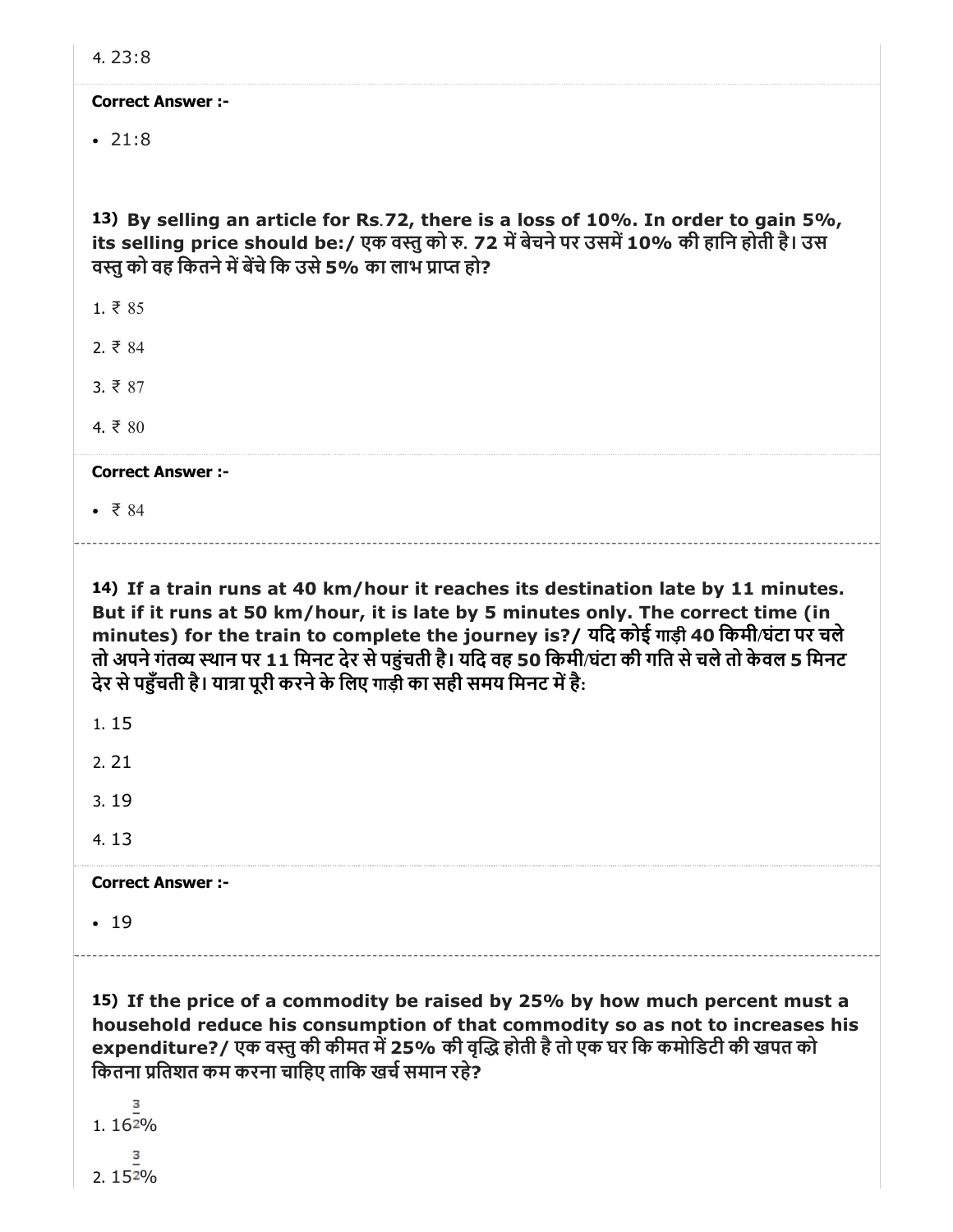| 2                                                                                                                                                                                                                                                                                                                                      |
|----------------------------------------------------------------------------------------------------------------------------------------------------------------------------------------------------------------------------------------------------------------------------------------------------------------------------------------|
| 3. $153\%$                                                                                                                                                                                                                                                                                                                             |
| 4.20%                                                                                                                                                                                                                                                                                                                                  |
| <b>Correct Answer :-</b>                                                                                                                                                                                                                                                                                                               |
| $\cdot$ 20%                                                                                                                                                                                                                                                                                                                            |
| 16) A and B can separately do a piece of work in 6 days and 12 days<br>respectively. How long will they together take to complete the work?/A और B<br>अलग-अलग एक कार्य को क्रमश: 6 दिनों तथा 12 दिनों में कर सकते है। तदनुसार, वे दोनों मिलकर वही कार्य<br>कितने दिनों में कर पाएंगे?                                                  |
| 1.18 days/18 दिन                                                                                                                                                                                                                                                                                                                       |
| 2.4 days/4 दिन                                                                                                                                                                                                                                                                                                                         |
| 3. 9 days/9 दिन                                                                                                                                                                                                                                                                                                                        |
| 4.6 days/6 दिन                                                                                                                                                                                                                                                                                                                         |
| <b>Correct Answer :-</b>                                                                                                                                                                                                                                                                                                               |
| • 4 days/4 दिन                                                                                                                                                                                                                                                                                                                         |
| 17) A can build a wall in 30 days and B can build the same wall in 40 days. If<br>they build it together and get a payment of Rs.700, what is B's share?/A एक<br>दीवार 30 दिनों में बना सकता है और वही दीवार B, 40 दिनों में बना सकता है। यदि वे दोनों एक साथ काम करें<br>और 700 रूपये का भुगतान पाए, तो उसमें B का हिस्सा कितना होगा? |
|                                                                                                                                                                                                                                                                                                                                        |
| 1.75325                                                                                                                                                                                                                                                                                                                                |
| 2.75                                                                                                                                                                                                                                                                                                                                   |
| 3.77300                                                                                                                                                                                                                                                                                                                                |
| 4. ₹ 250                                                                                                                                                                                                                                                                                                                               |
| <b>Correct Answer :-</b>                                                                                                                                                                                                                                                                                                               |
| • $\bar{x}$ 300                                                                                                                                                                                                                                                                                                                        |

1.